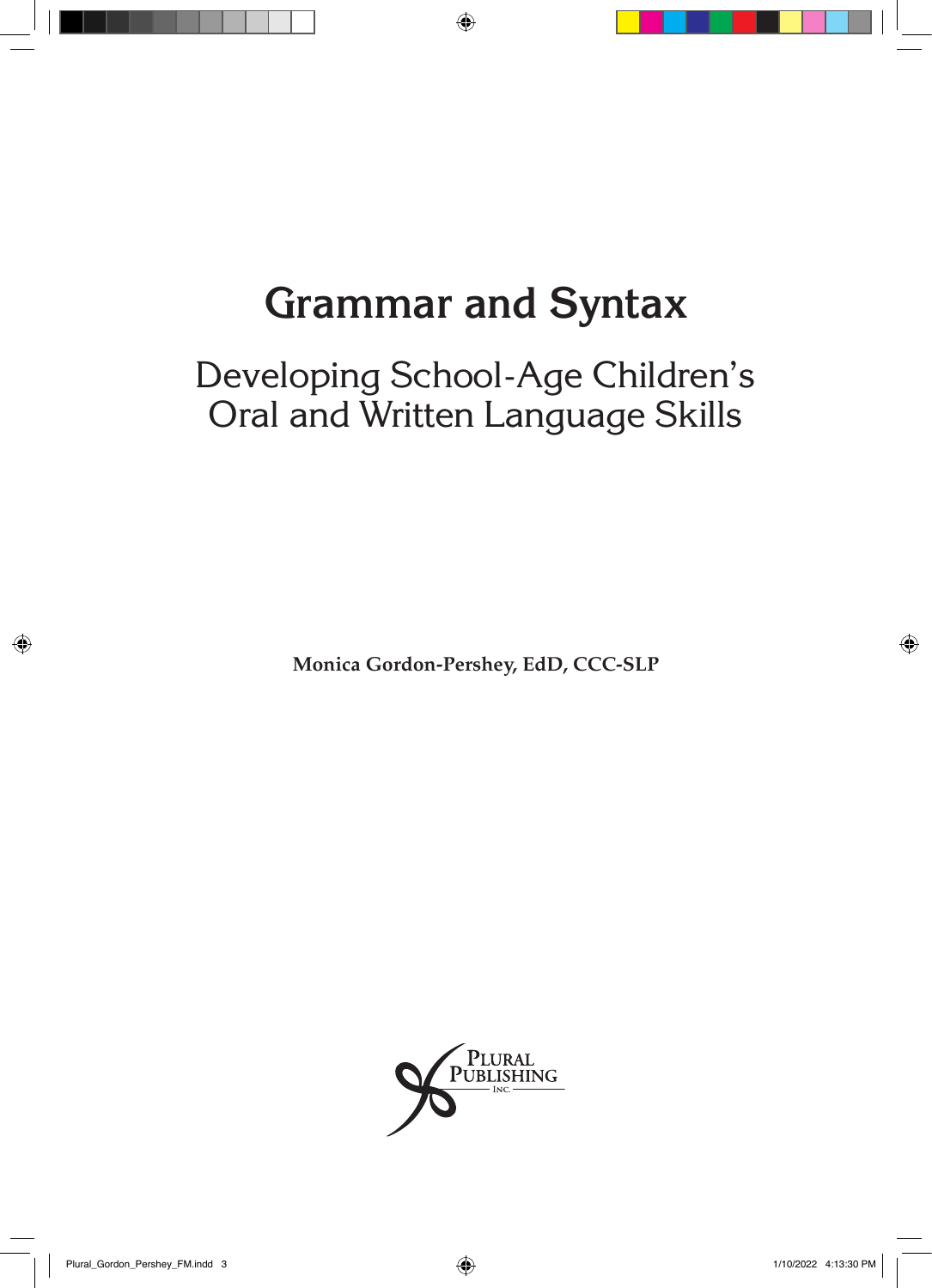

5521 Ruffin Road San Diego, CA 92123

e-mail: information@pluralpublishing.com Web site: https://www.pluralpublishing.com

Copyright © 2022 by Plural Publishing, Inc.

Typeset in 10.5/13 Palatino by Achorn International Inc. Printed in the United States of America by Integrated Books International

All rights, including that of translation, reserved. No part of this publication may be reproduced, stored in a retrieval system, or transmitted in any form or by any means, electronic, mechanical, recording, or otherwise, including photocopying, recording, taping, Web distribution, or information storage and retrieval systems without the prior written consent of the publisher.

For permission to use material from this text, contact us by Telephone: (866) 758-7251 Fax: (888) 758-7255 e-mail: permissions@pluralpublishing.com

*Every attempt has been made to contact the copyright holders for material originally printed in another source. If any have been inadvertently overlooked, the publisher will gladly make the necessary arrangements at the first opportunity.*

#### Library of Congress Cataloging-in-Publication Data

Names: Gordon-Pershey, Monica, author. Title: Grammar and syntax : developing school-age children's oral and written language skills / Monica Gordon-Pershey. Description: San Diego, CA : Plural Publishing, Inc., [2022] | Includes bibliographical references and index. Identifiers: LCCN 2021055628 (print) | LCCN 2021055629 (ebook) | ISBN 9781944883553 (paperback) | ISBN 194488355X (paperback) | ISBN 9781944883560 (ebook) Subjects: MESH: Language Development Disorders—diagnosis | Language Development Disorders—therapy | Language Development | Infant | Child | Adolescent Classification: LCC RJ496.L35 (print) | LCC RJ496.L35 (ebook) | NLM WL 340.2 | DDC 618.92/855—dc23/eng/20220106 LC record available at https://lccn.loc.gov/2021055628 LC ebook record available at https://lccn.loc.gov/2021055629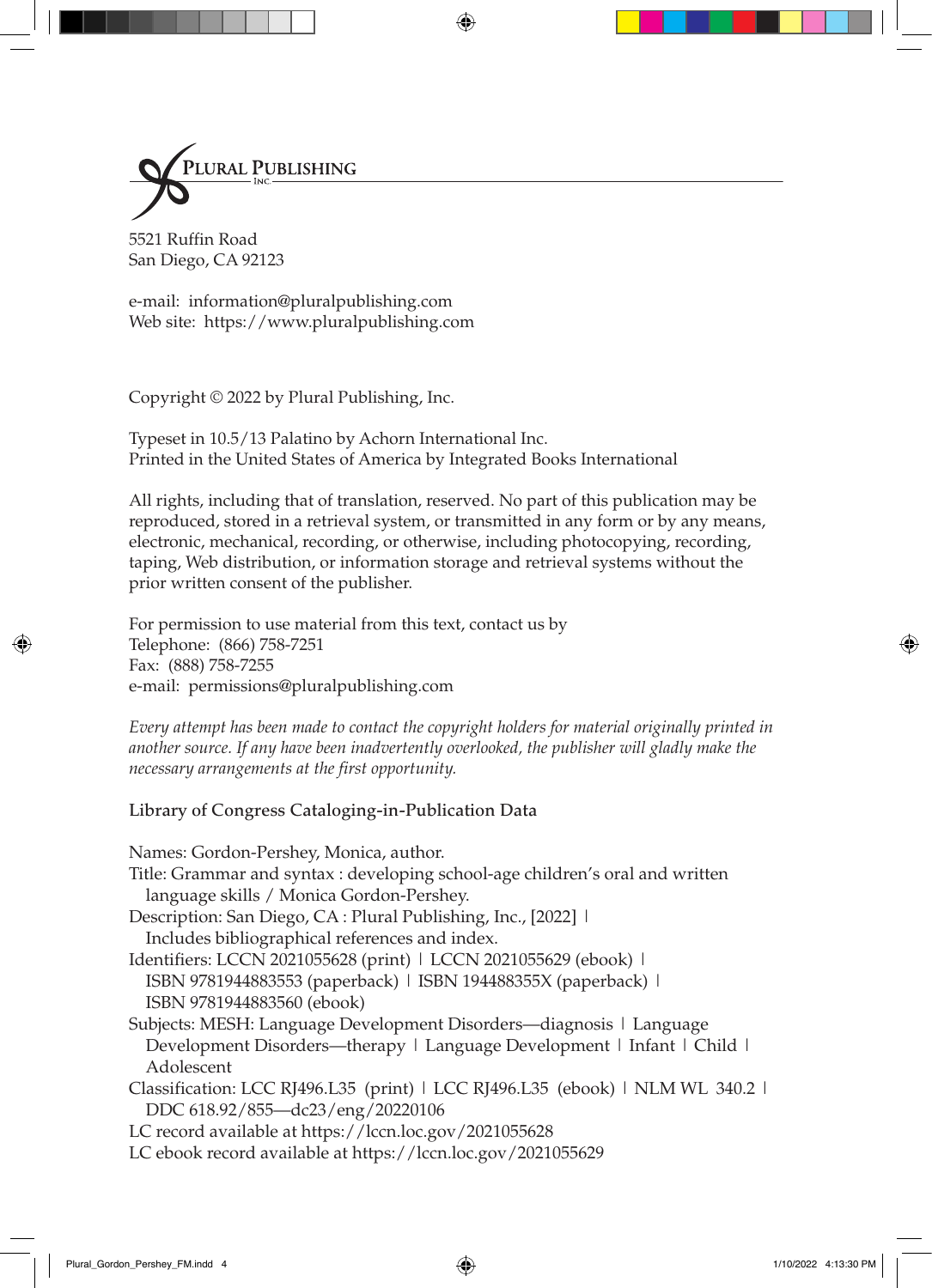# **Contents**

 $\bigoplus$ 

| Preface                                                                                                                                         | xi             |
|-------------------------------------------------------------------------------------------------------------------------------------------------|----------------|
| Acknowledgments                                                                                                                                 | xv             |
| Reviewers                                                                                                                                       | xvii           |
| <b>Introduction: Educational Contexts for Improving</b><br>Chapter 1<br>School-Age Learners' Grammar and Syntax                                 | 1              |
| <b>Anticipation Guide</b>                                                                                                                       | $\mathbf{1}$   |
| A Professional Reference Book                                                                                                                   | $\overline{2}$ |
| Grammar and Syntax: Professional Skills for Descriptions,<br>Diagnosis, and Interventions                                                       | $\overline{3}$ |
| Terminology Used in This Book: "Language Impairment"                                                                                            | $\overline{4}$ |
| Language Deficits Versus Language Differences                                                                                                   | 6              |
| Chapters 2 Through 6: The Developmental Trajectory for                                                                                          | $\overline{7}$ |
| Grammar and Syntax                                                                                                                              |                |
| Learners Who Will Benefit When Professionals Apply the Content<br>of This Text                                                                  | 9              |
| Language Arts and Literacy Instruction in the Schools                                                                                           | 9              |
| Populations of Students Who Have Language Needs That May<br>Impede Their Success in Language Arts and Literacy<br><b>Instructional Contexts</b> | 10             |
| A Closer Look at Diagnostic Designations                                                                                                        | 11             |
| Professional Considerations for SLPs                                                                                                            | 12             |
| Mainstream Education: An Emphasis on Metalanguage                                                                                               | 13             |
| Educational Systems: The Contexts That Surround School-Based                                                                                    | 14             |
| Speech-Language Therapy                                                                                                                         |                |
| <b>Collaborative Goals and Service Delivery</b>                                                                                                 | 16             |
| The Development of Grammar and Syntax:                                                                                                          | 17             |
| <b>Chapter 2</b><br>Foundations From First Words Through the Preschool Years                                                                    |                |
| <b>Anticipation Guide</b>                                                                                                                       | 18             |
| Language Form                                                                                                                                   | 19             |
| Structural Linguistics and Generative Grammar                                                                                                   | 20             |
| Grammaticality                                                                                                                                  | 21             |
| <b>Syntactic Competence and Performance</b>                                                                                                     | 23             |
| Defining and Describing Morphology                                                                                                              | 24             |
| Free Morphemes and Bound Morphemes                                                                                                              | 24             |
| Defining and Describing Syntax                                                                                                                  | 25             |
| <b>Grammatical Categories</b>                                                                                                                   | 26             |
| Grammatical Person: Pronoun Usage                                                                                                               | 26             |
| <b>Grammatical Number</b>                                                                                                                       | 28             |

 $\bigoplus$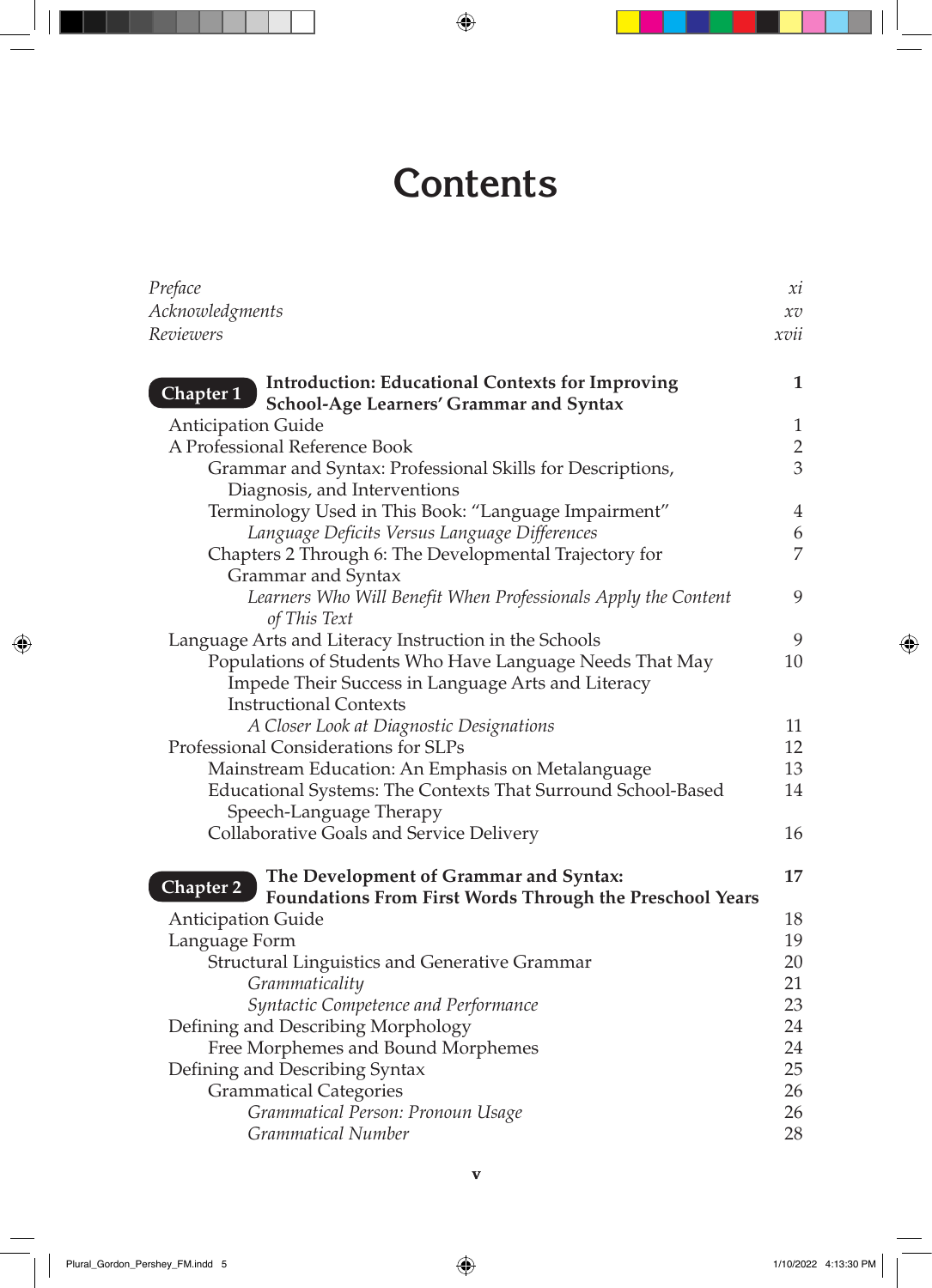| <b>Grammatical Tense</b>                                                       | 30 |
|--------------------------------------------------------------------------------|----|
| <b>Grammatical Aspect</b>                                                      | 32 |
| Grammatical Mood                                                               | 33 |
| Grammatical Voice                                                              | 37 |
| Grammatical Gender                                                             | 38 |
| The Development of Morphology and Syntax                                       | 38 |
| Order of Emergence of Morphological Forms                                      | 39 |
| Order of Emergence of Syntactic Forms                                          | 47 |
| Successive Single-Word Utterances                                              | 47 |
| Linear Syntactic Relationships                                                 | 47 |
| Hierarchical Syntactic Relationships                                           | 49 |
| Defining and Describing Language Content and                                   | 50 |
| Its Relationship to Form                                                       |    |
| Content: A Fund of Information                                                 | 50 |
| Content Categories                                                             | 50 |
| Verb Phrase Constituents                                                       | 56 |
| Negation                                                                       | 56 |
| Question Formation                                                             | 58 |
| Pronouns                                                                       | 60 |
| Measuring Length and Complexity of Utterances                                  | 60 |
| Mean Length of Utterance (MLU)                                                 | 60 |
| MLU as Corresponding to Syntactic Forms                                        | 61 |
| Accuracy and Representativeness of MLU                                         | 62 |
| T-Units                                                                        | 63 |
| C-Units                                                                        | 65 |
| Manifestations of Impairment of Morphology and Syntax in Preschool<br>Children | 65 |
| Syntactic Regularities and Syntactic Variation                                 | 66 |
| Developmental Constructs                                                       | 66 |
| <b>Characteristics of Form Difficulties</b>                                    | 67 |
| Morpheme Use                                                                   | 67 |
| Phrase Construction and Linguistic Productivity                                | 67 |
| Negation                                                                       | 69 |
| Question Formation                                                             | 69 |
| Syntactic and Morphological Development in the Early School Years              | 69 |
| <b>Phrase Elaborations</b>                                                     | 70 |
| Noun Phrase Elaboration                                                        | 70 |
| Verb Phrase Elaboration                                                        | 72 |
| Forming and Combining Clauses                                                  | 73 |
| Coordination                                                                   | 75 |
| Complementation                                                                | 75 |
| Embedding                                                                      | 76 |
| Passive Voice                                                                  | 76 |
| Pronouns                                                                       | 77 |
| Conjunctions                                                                   | 77 |
| Prepositions                                                                   | 77 |
|                                                                                |    |

 $\bigoplus$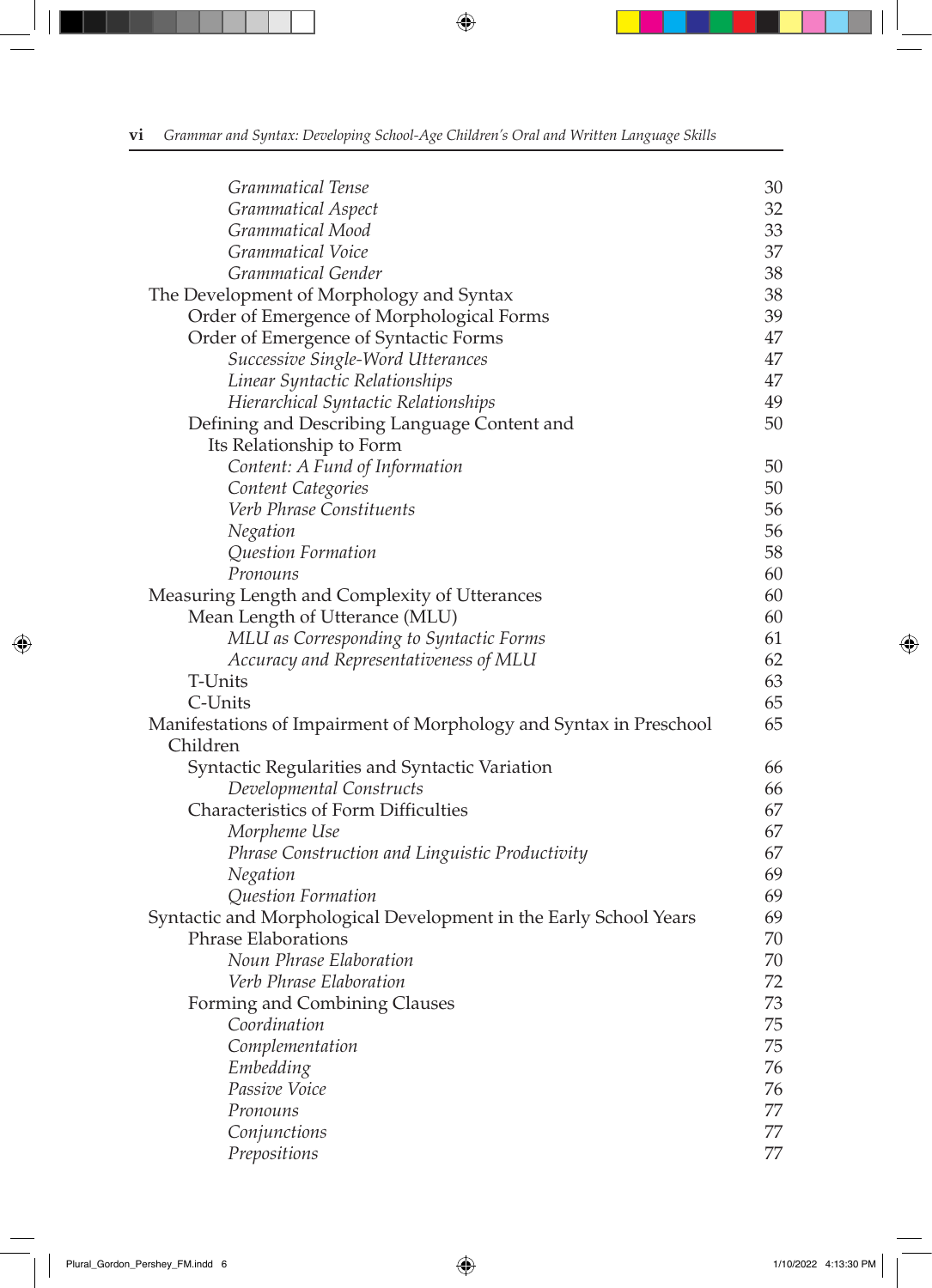|                                                                                                                                | 78  |
|--------------------------------------------------------------------------------------------------------------------------------|-----|
| Later-Developing Morphology                                                                                                    | 79  |
| Summary: Later Developmental Expectations                                                                                      |     |
| Negation                                                                                                                       | 80  |
| Contractions                                                                                                                   | 80  |
| Question Formation                                                                                                             | 80  |
| Sentence Formation and Clausal Constructions (Sometimes Appearing<br>as Noun Phrase Elaborations and Verb Phrase Elaborations) | 80  |
| Tense, Aspect, Mood, Voice                                                                                                     | 81  |
| Manifestations of Syntactic Impairment in the School-Age Years                                                                 | 81  |
| Language and Communication                                                                                                     | 82  |
| Impairment in Receptive Syntax                                                                                                 | 82  |
| Impairment in Syntactic Regularities and Syntactic Variation                                                                   | 83  |
| African American English Features of Morphology and Syntax                                                                     | 84  |
| Cognitive-Linguistic, Psycholinguistic, and Pragmatic<br>Chapter 3<br>Language Factors That Influence the Competent            | 91  |
| Use of Grammar and Syntax Throughout                                                                                           |     |
| <b>Childhood and Adolescence</b>                                                                                               |     |
| <b>Anticipation Guide</b>                                                                                                      | 91  |
| The Magic of Turning 4                                                                                                         | 92  |
| Cognitive-Linguistic Competence as Foundational to Grammatical<br>and Syntactic Skills                                         | 93  |
| Cognitive Connectionism                                                                                                        | 94  |
| Information Processing and Syntactic Abilities                                                                                 | 95  |
| Psycholinguistic Explanations for Grammatical and Syntactic<br><b>Abilities</b>                                                | 99  |
| Pragmatic Language Competence as Foundational to Grammatical<br>and Syntactic Skills                                           | 101 |
| The Cognitive Processes Underlying Pragmatic Competence                                                                        | 106 |
| Pragmatic Language Purposes: Ideational, Interpersonal, and<br>Textual                                                         | 106 |
| Communicative Acts and Their Syntactic Properties                                                                              | 108 |
| Typologies of Message Function and Their Syntactic Properties                                                                  | 111 |
| Pragmatic Cohesion                                                                                                             | 115 |
|                                                                                                                                |     |
| The Pragmatics of Discourse                                                                                                    | 118 |
| Social Pragmatics and Linguistic Pragmatics                                                                                    | 122 |
| Social Validity                                                                                                                | 124 |
| Manifestations of Pragmatic Language Impairments                                                                               | 125 |
| How Language Is Impaired: Structural and Functional Deficits                                                                   | 127 |
| Grammar and Syntax in School-Age Children and<br><b>Chapter 4</b>                                                              | 129 |
| <b>Adolescents: Conceptualizations and Measurements</b>                                                                        |     |
| <b>Anticipation Guide</b>                                                                                                      | 129 |
| Describing Conceptualizations About Grammar<br>and Syntax                                                                      | 130 |
| Measurement of Grammar and Syntax Abilities                                                                                    | 130 |

 $\bigoplus$ 

 $\bigoplus$ 

*Contents* **vii**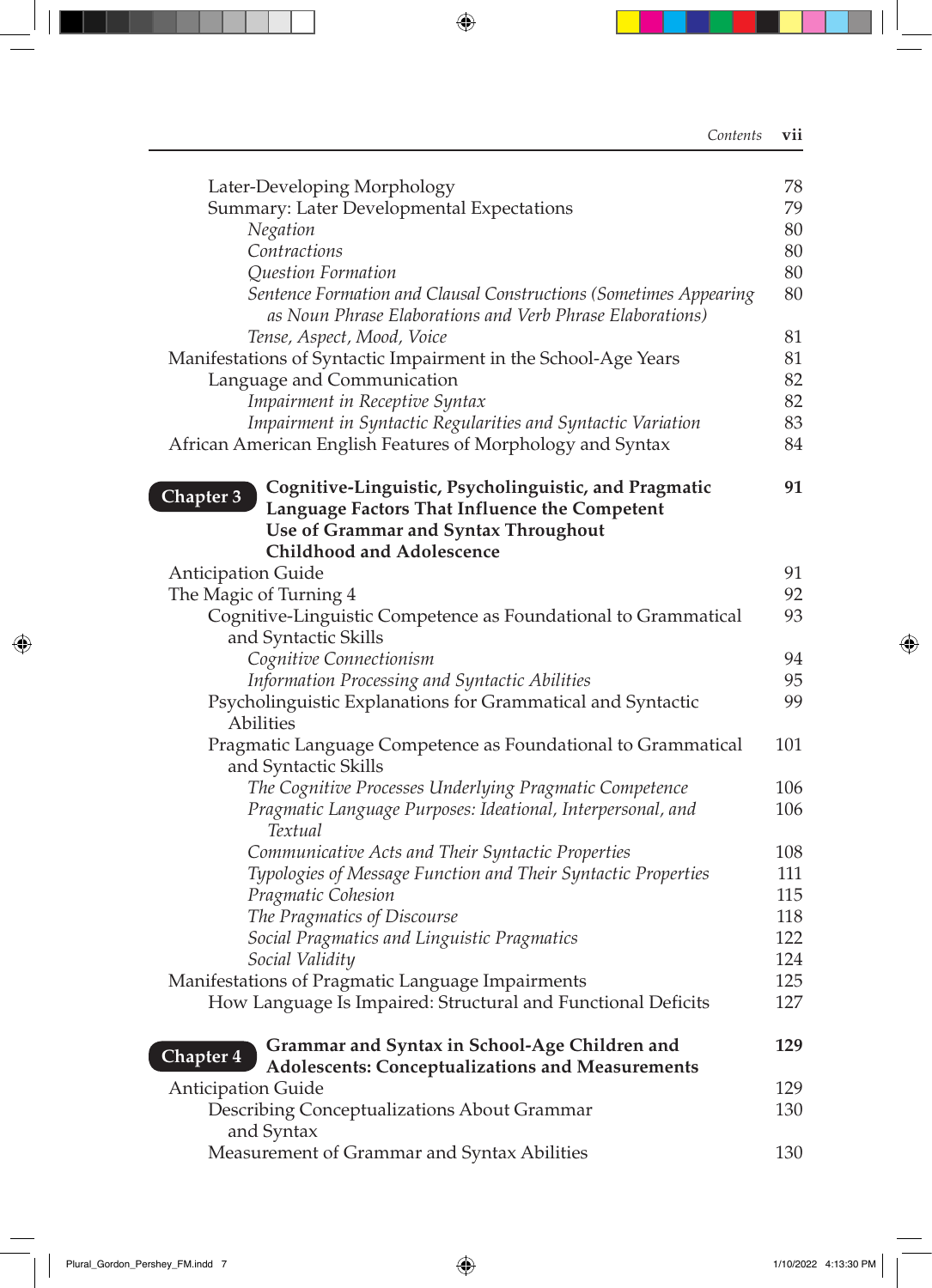| Interventions for Spoken Grammar and Syntax                                                         | 130 |
|-----------------------------------------------------------------------------------------------------|-----|
| Describing the Form of Language: The Grammatical and Syntactic<br><b>Elements of Mature English</b> | 131 |
| Learners' Ability to Develop Syntactic Language Complexity                                          | 133 |
|                                                                                                     | 134 |
| Receptive Language Influences on Expressive Syntactic Maturity                                      |     |
| Learning and Memory                                                                                 | 136 |
| Social Interactionism, Social Constructivism, and Dynamic                                           | 137 |
| Assessment of Grammar and Syntax                                                                    |     |
| Metalinguistic Awareness of Syntax                                                                  | 139 |
| Deficits in Grammar and Syntax                                                                      | 141 |
| Syntax Delay Versus Syntax Disorder                                                                 | 142 |
| Syntax Delay                                                                                        | 143 |
| Syntax Disorder                                                                                     | 145 |
| Commonalities Between Syntax Delay and Syntax Disorder                                              | 147 |
| Linguistic Considerations for Measurement of Older Learners'                                        | 148 |
| <b>Syntactic Abilities</b>                                                                          |     |
| <b>Grammatical Elements</b>                                                                         | 149 |
| Grammatical Elements Computational Analysis: Mean Length                                            | 152 |
| of Utterance in Morphemes                                                                           |     |
| <b>Clausal Structures</b>                                                                           | 152 |
| Clausal Elements Used in Grammatical Transformations of                                             | 157 |
| Sentences                                                                                           |     |
| How the Use of Clausal Structures Matures                                                           | 164 |
| Approaches to Language Sampling and Analysis for School-Age                                         | 170 |
| Children and Adolescents                                                                            |     |
| Elicitation of a Language Sample                                                                    | 170 |
| Manual and Computer-Based Computational Analyses of                                                 | 173 |
| Language Samples                                                                                    |     |
| Manual Computational Analysis: Clausal Structures Measured                                          | 173 |
| by the Subordination Index                                                                          |     |
| Computer-Based Analyses                                                                             | 178 |
| Testing to Reveal Grammatical and Syntactic Capabilities and                                        | 196 |
| Performance                                                                                         |     |
| The Utility of Information From Achievement Testing, Abilities                                      | 198 |
| Testing, and Diagnostic Testing                                                                     |     |
| Considerations for Choosing Commercially Available Tests of                                         | 199 |
| Grammar and Syntax                                                                                  |     |
| Commercially Available Tests of Grammar and Syntax                                                  | 200 |
| The Properties of Tests of Grammar and Syntax                                                       | 201 |
| Items That Test Receptive and Expressive Syntax                                                     | 203 |
| Item Analyses of Tests of Grammar and Syntax                                                        | 204 |
| Test Questions That Probe Grammatical and Syntactic Skills:                                         | 205 |
| Performance Demands                                                                                 |     |
| Test Questions That Probe Grammatical and Syntactic Skills:                                         | 210 |
| Metalinguistic Awareness                                                                            |     |

 $\bigoplus$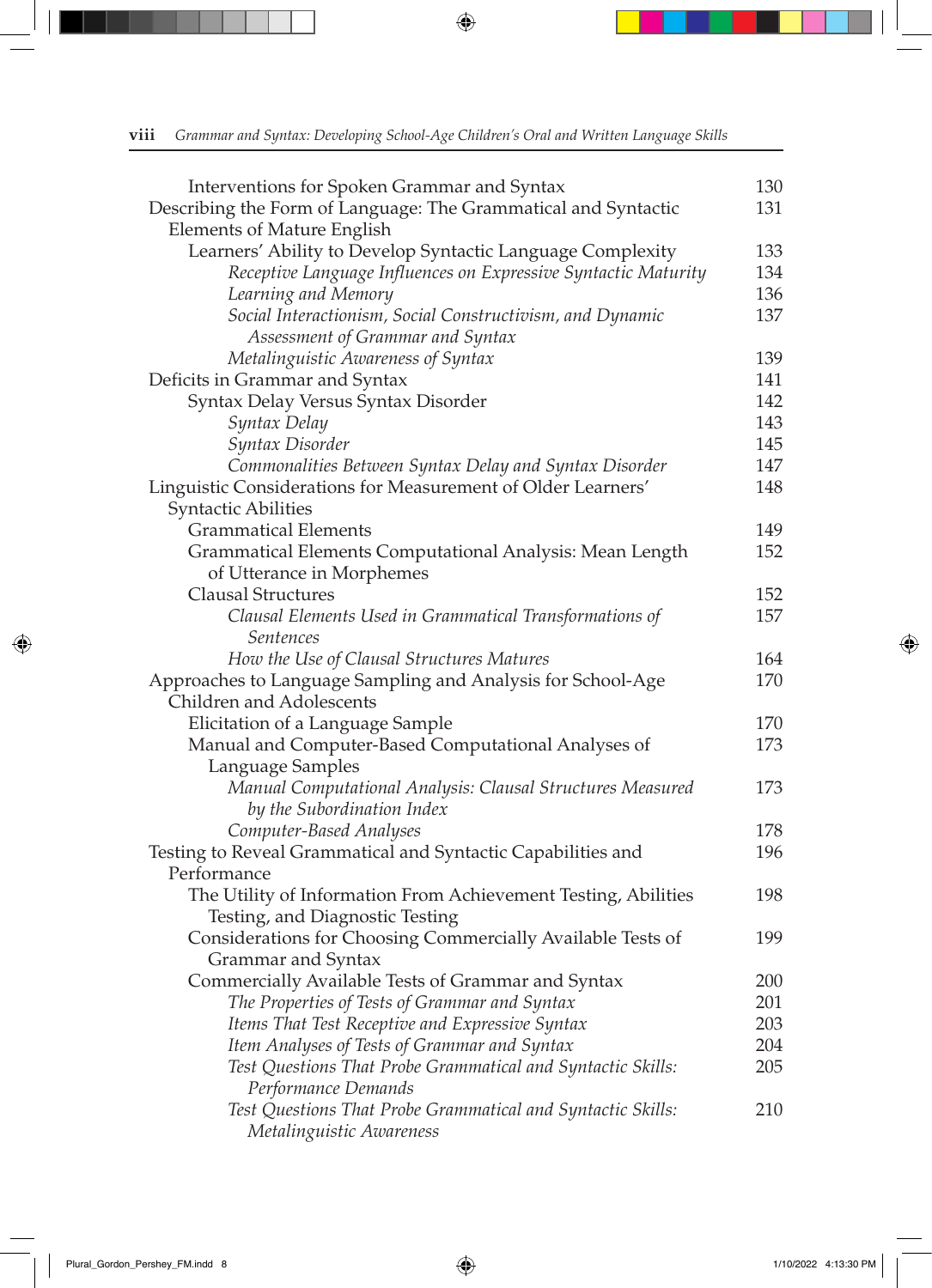|                                                                                        | Contents<br>ix |
|----------------------------------------------------------------------------------------|----------------|
|                                                                                        |                |
| Clinician-Constructed Probes of Grammatical and Syntactic Skills                       | 215            |
| <b>Enhancing Metalinguistic Capabilities</b>                                           | 219            |
| Metalinguistic Strategies for School-Age and Adolescent                                | 220            |
| Learners                                                                               |                |
| Therapy Should Have SPICE                                                              | 222            |
| Reading Comprehension: Processing Sentence-Level                                       | 225            |
| <b>Chapter 5</b><br>Grammar and Syntax to Understand the Meaning of Text               |                |
| <b>Anticipation Guide</b>                                                              | 225            |
| Language Form and Reading Comprehension                                                | 227            |
| SLPs' Services to Aid Language Form and Reading                                        | 229            |
| Comprehension                                                                          |                |
| Spoken Grammar as Preparation for Reading Comprehension                                | 230            |
| Research on SLPs' Interventions Related to Syntax and Literacy                         | 230            |
| The Cognitive-Linguistic Elements of Reading Comprehension                             | 231            |
| Language Form Is Essential to Learning the Meanings of Words                           | 233            |
| Prosody and Sentence Reading                                                           | 235            |
| The Importance of Reading Comprehension for Older Students                             | 236            |
| The Comprehension Demands of Informational Text                                        | 237            |
| Reading Difficulties in School-Age and Adolescent Learners                             | 238            |
| Achieving Adult Literacy                                                               | 240            |
| Prose Literacy: Continuous Text                                                        | 240            |
| Document Literacy: Noncontinuous Text                                                  | 241            |
| Quantitative Literacy: Numerical Skills                                                | 241            |
| Sentence-Level Grammar and Syntax: Identifying Students' Needs                         | 242            |
| Response to Intervention (RTI) and Multitiered Systems of Support<br>(MTSS) Frameworks | 244            |
| Sentence-Level Grammar and Syntax: Suggestions for Interventions                       | 245            |
| Interventions for Grammar and Syntax in the Context of the                             | 246            |
| Multiple Cognitive-Linguistic Skills Needed for Reading                                |                |
| Plan for Activities for Before, During, and After Reading                              | 249            |
| Mini-Lessons                                                                           | 251            |
| Linguistic Microstructures and Macrostructures                                         | 252            |
| Prosodic Interventions                                                                 | 258            |
| <b>Grammar Instruction</b>                                                             | 259            |
| Cloze Procedures Designed to Generate Grammatical Elements                             | 261            |
| Language Objectives for Grammar and Syntax Based on Academic<br><b>Standards</b>       | 261            |
|                                                                                        |                |
| <b>Improving Grammar and Syntax in Written Language</b><br><b>Chapter 6</b>            | 265            |
| <b>Anticipation Guide</b>                                                              | 265            |
| <b>School Writing Expectations</b>                                                     | 270            |
| The Components of Skilled Writing                                                      | 272            |

 $\bigoplus$ 

 $\bigoplus$ 

Diagnosing Written Language Difficulties 276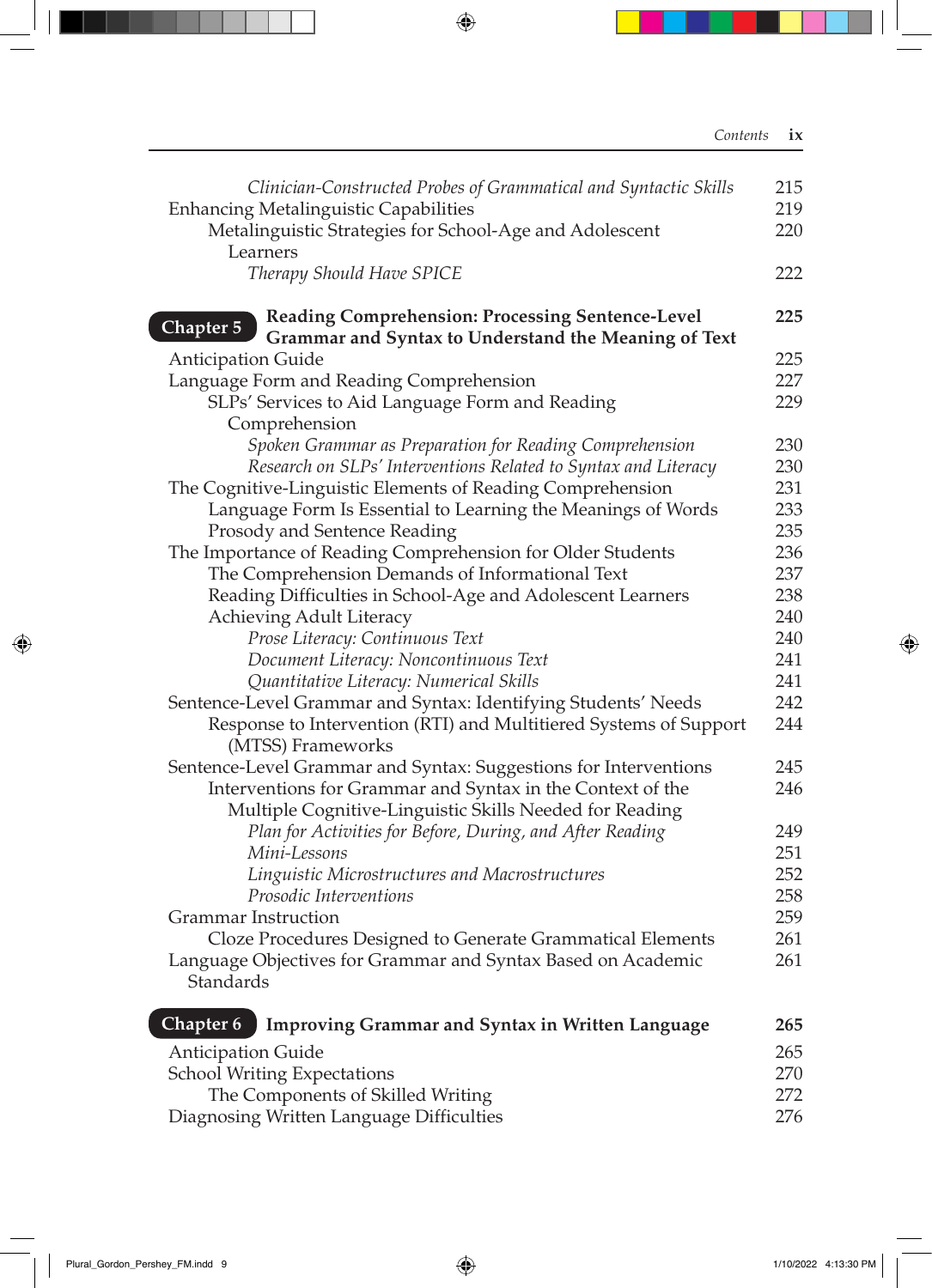| $\mathbf{x}$ |  |  |  |  |  |  | Grammar and Syntax: Developing School-Age Children's Oral and Written Language Skills |
|--------------|--|--|--|--|--|--|---------------------------------------------------------------------------------------|
|--------------|--|--|--|--|--|--|---------------------------------------------------------------------------------------|

| Written Language Difficulties: Structural and Functional Deficits                       | 276 |
|-----------------------------------------------------------------------------------------|-----|
| Syntactic Knowledge and Syntactic Processing                                            | 278 |
| Formal Assessment                                                                       | 279 |
| <b>Informal Assessment</b>                                                              | 281 |
| Sampling and/or Inventorying Written Language Performance                               | 282 |
| Informally Assessing Grammar and Syntax Using Probes                                    | 285 |
| A Written Language Assessment Tool                                                      | 286 |
| Interventions to Develop the Grammatical and Syntactic Components<br>of Skilled Writing | 294 |
| A Model for a Continuum of Interventions                                                | 295 |
| Content, Process, and Product: Three Considerations for                                 | 299 |
| Interventions                                                                           |     |
| Grammar and Syntax Instruction and the Teaching of Writing                              | 300 |
| Grammatical and Syntactic Necessities                                                   | 301 |
| Oral Language Usage to Guide Written Language Targets                                   | 303 |
| Written Sentence Skills                                                                 | 305 |
| Sentence Expansions                                                                     | 305 |
| Intersentential Syntactic Skills                                                        | 311 |
| Revising and Editing                                                                    | 312 |
| Interventions to Develop Skills in Written Composition                                  | 313 |
| Semantic Content: Language Choices When Writing                                         | 314 |
| Pragmatic Consideration for Composition Skills                                          | 315 |
| Conclusion                                                                              | 320 |
| Glossary                                                                                | 321 |
| References                                                                              | 329 |
|                                                                                         |     |

 $\bigoplus$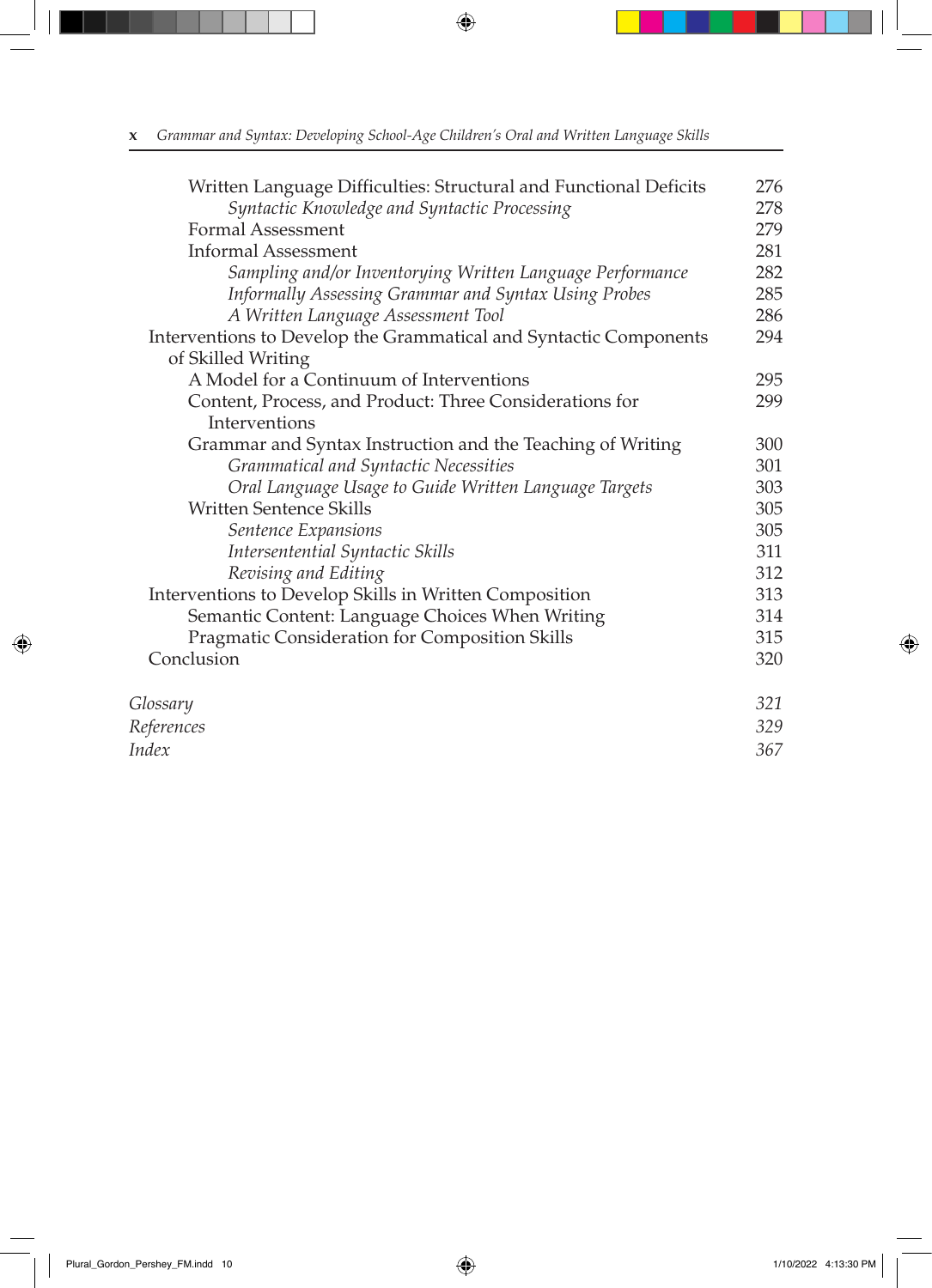## **Preface**

⊕

*Grammar and Syntax: Developing School-Age Children's Oral and Written Language Skills* is a professional reference book that emphasizes that speech-language pathologists' (SLPs') practical decisionmaking is guided by a synthesis of expert knowledge and skills. This book is intended to enhance four main components of professional expertise. First, this book offers extensive information that can advance SLPs' *academic and theoretical knowledge* of language as a faculty of the human mind and an attribute of human performance. Specifically, this book offers a compendium of information on English grammar and syntax that can be applied to speech-language diagnostic and therapy practices. Effectively diagnosing and treating language impairments chiefly depends upon how thoroughly an SLP understands the principal components of language as they are employed by capable users.

Second, this text reinforces that SLPs need to cultivate a range of *strategies for gathering diagnostic evidence*, so that SLPs supplement their formal testing of grammar and syntax with multiple forms of observational, real-life, and experiential diagnostic evidence. Third, this book promotes that SLPs seek, understand, and apply *the evolving scientific evidence* that describes the factors that influence children's and adolescents' language and literacy development and growth and, specifically, that they address how grammar and syntax are essential for successful school learning and performance. To achieve this aim, this book is amply sourced with published *research across disciplines*, including the fields of speech-language pathology, linguistics, education, and psychology. Fourth,

this book is designed to encourage *creative approaches to curriculum-based speechlanguage therapy practices* that can help children and adolescents improve their language and literacy capabilities and achieve academic success. To this end, grammar and syntax are situated among the range of language and literacy skills that older school-age learners need for success and that SLPs can support.

Although this book presents more extensive detail about the expressive grammar and syntax of oral language, syntactic comprehension is of great importance, too. The focus on expression stems partly from the fact that there is somewhat more available theoretical and empirical information about expressive grammar and syntax development and impairment. Chapter 5, which addresses the role of grammar and syntax in reading, examines receptive processing of sentence syntax as an aspect of reading comprehension. Chapter 6 considers how grammar and syntax are expressed in writing.

Preschool children's refinement of the systems of grammar and syntax is an important aspect of acquiring language as a means for interpersonal communication. During the school years, using grammar and syntax to read, write, and learn academic material become simultaneous demands. This book discusses at length how grammatical and syntactic difficulties can manifest in younger children's oral language but also explains how grammatical and syntactic difficulties may not appear until learners are faced with advanced oral language and literacy demands in school. Some children may learn oral language adequately, then show a breakdown in

↔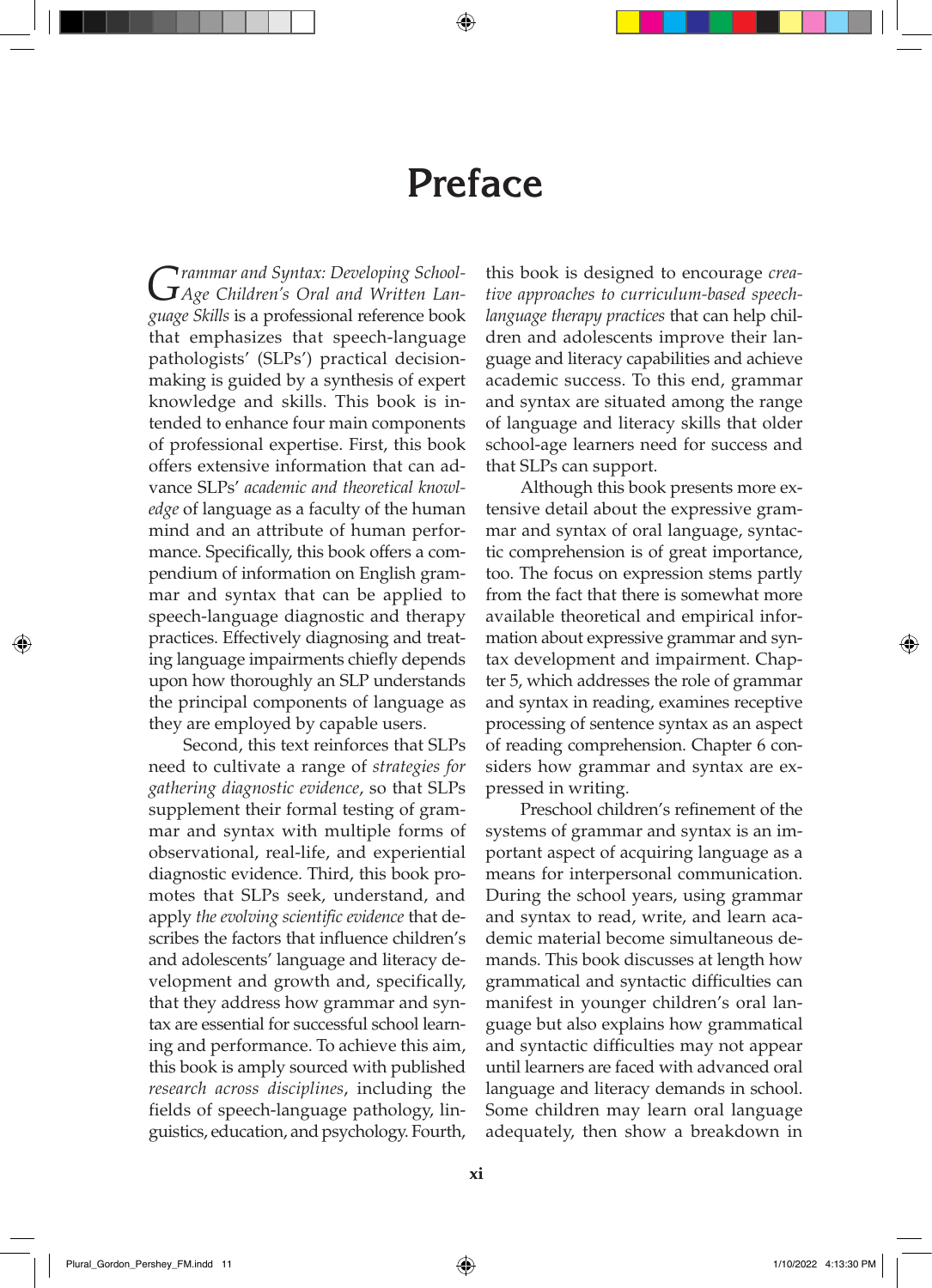learning to read and write. Other children may struggle with learning academic concepts, comprehending stories, and acquiring a fund of higher-level verbal information drawn from the texts they read. Some children may have both of these kinds of difficulties. The grammatical and syntactic language bases that underlie literacy and learning difficulties are described in detail throughout this book, as are methods of identifying and diagnosing these needs.

Speech-language interventions can focus on strategies for helping children learn the grammatical and syntactic competencies needed for oral language, reading, and writing. SLPs can provide services that meaningfully enhance classroom learning for students of any age. Emphasis is placed throughout this text on how to provide academically relevant speechlanguage services to school-age children and adolescents who struggle with classroom oral language and with learning to read and write owing to difficulties with grammar and syntax. Topics include multipurpose intervention strategies to help students whose grammar and syntax deficits have a negative effect on their academic learning, completion of classroom assignments, and performance on achievement testing. Suggestions for adapting mainstream curriculum and assignments, differentiating instruction to accommodate learners of varying levels of ability, and designing classroom accommodations and modifications are given.

This book emphasizes how an SLP's clinical decision-making is guided by a synthesis of (1) knowledge of the theories of language, (2) scientific evidence regarding ascertaining language performance, and (3) clinical, observational evidence of how children and teens learn grammar and syntax and how impairment in grammar and syntax is manifest.

One of my goals as an author and educator is to reference primary sources and original authors of information. I refer to a topic's "classic" texts and authors whenever possible. Included, too, are citations for work by the preeminent authors in the fields of speech-language pathology and literacy studies. Even so, this book is more than a compendium of information that can be found in other books, articles, and online sources. I extensively offer my own conceptualizations about language and language impairments and provide my own strategies for diagnosis and treatment. I infuse this book with my extensive academic background and with the lessons I have learned during my research and clinical experiences with culturally, linguistically, and economically diverse learners in three regions of the United States.

My purpose is to prepare SLPs to understand the complexities of language impairment and to develop multiple perspectives for understanding the ramifications of language impairment. I bring to this book nearly four decades of experience as a clinical SLP and over 25 years as a language scholar, professor, and provider of professional development for SLPs and teachers. My doctoral studies in language arts and literacy instruction and my continued involvement in organizations that promote literacy research and education have influenced me to author a book that prepares SLPs to address students' literacy needs and academic success. I aspire that readers of this book will develop the expertise to enact the American Speech-Language-Hearing Association (ASHA, 1991, 2001, 2004, 2010, 2016, 2018b, n.d.-a, n.d.-b, n.d.-c, n.d.-d) recommendations that SLPs diagnose how language deficits contribute to students' literacy needs and enhance students' participation in literacy activities.

Plural\_Gordon\_Pershey\_FM.indd 12 1/10/2022 4:13:30 PM

⇔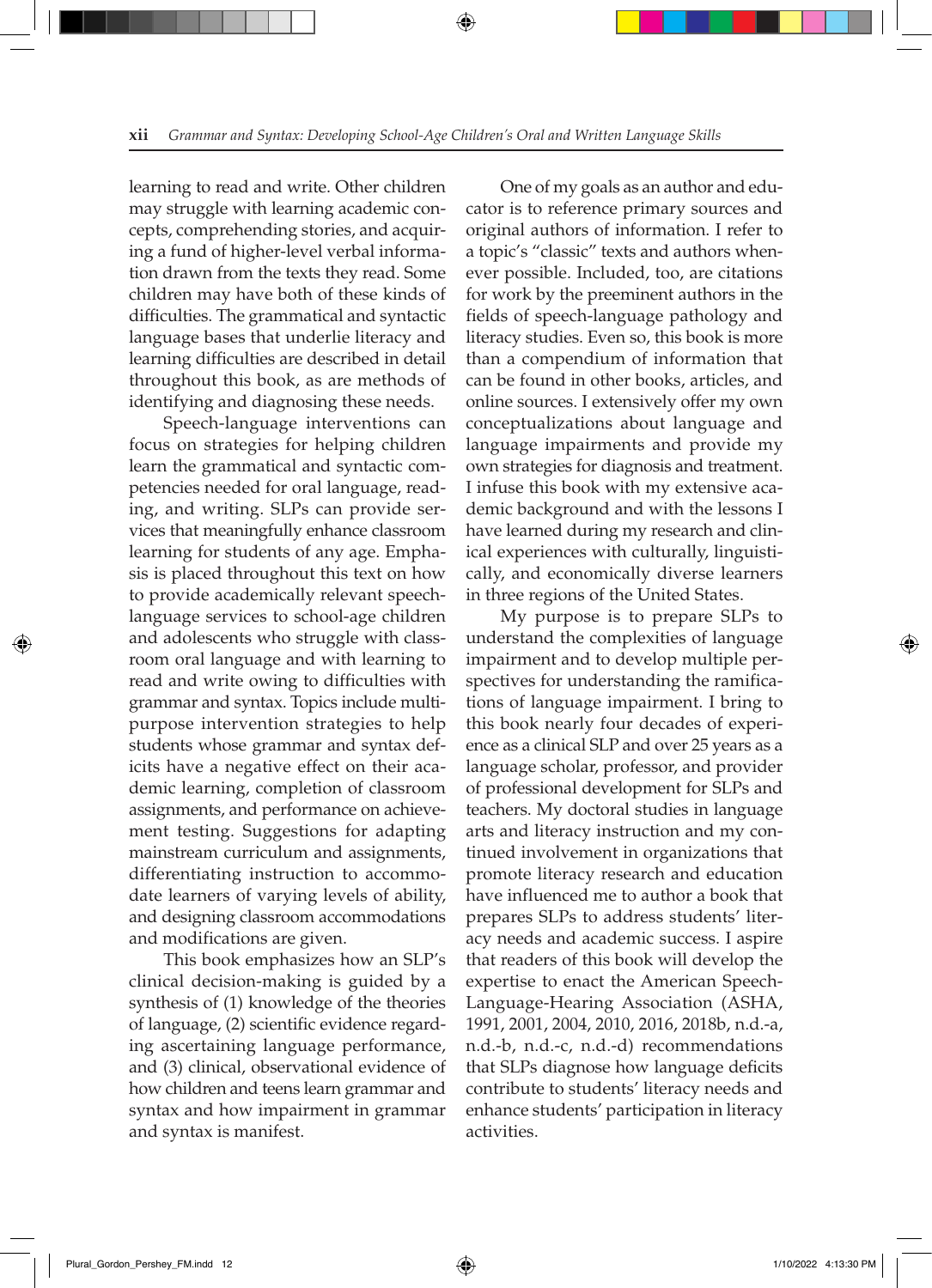*Preface* **xiii**

The chapters of this book include special features to enhance the reader's learning. Each chapter begins with an Anticipation Guide (Head & Readence, 1992; Wood et al., 2008), which is a list of questions to stimulate readers to prepare for reading by thinking about the material

 $\bigoplus$ 

that will be covered in the chapter. Headers in each chapter allow for ready reference to sections of the text. Accompanying the chapters is a glossary of key terms. The terms that appear in bold italic print are found in the glossary.

 $\bigoplus$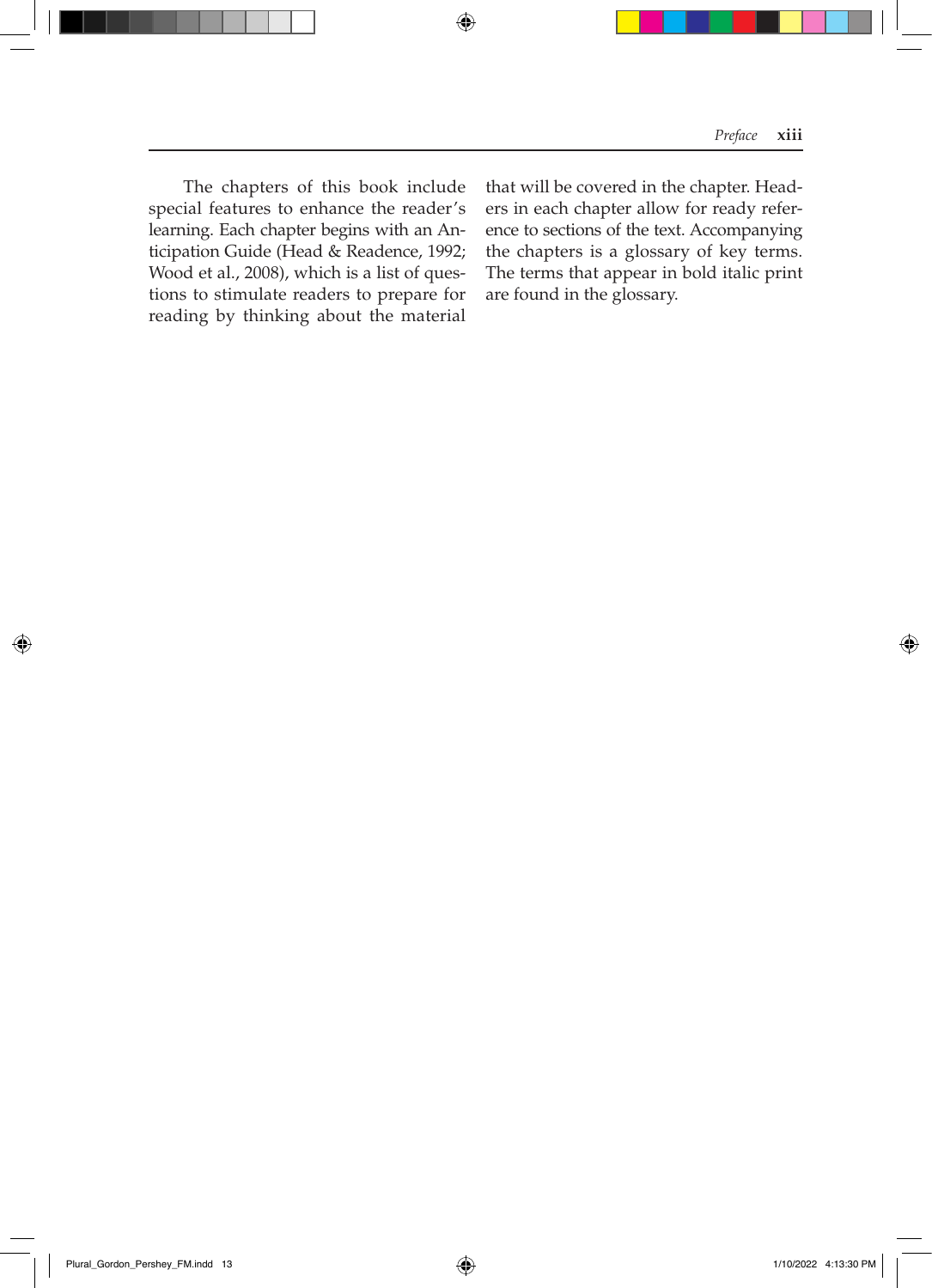

 $\equiv$ 

 $\bigoplus$ 

 $\overline{\phantom{0}}$ 

 $\bigoplus$ 

no I

 $\bigoplus$ 

n di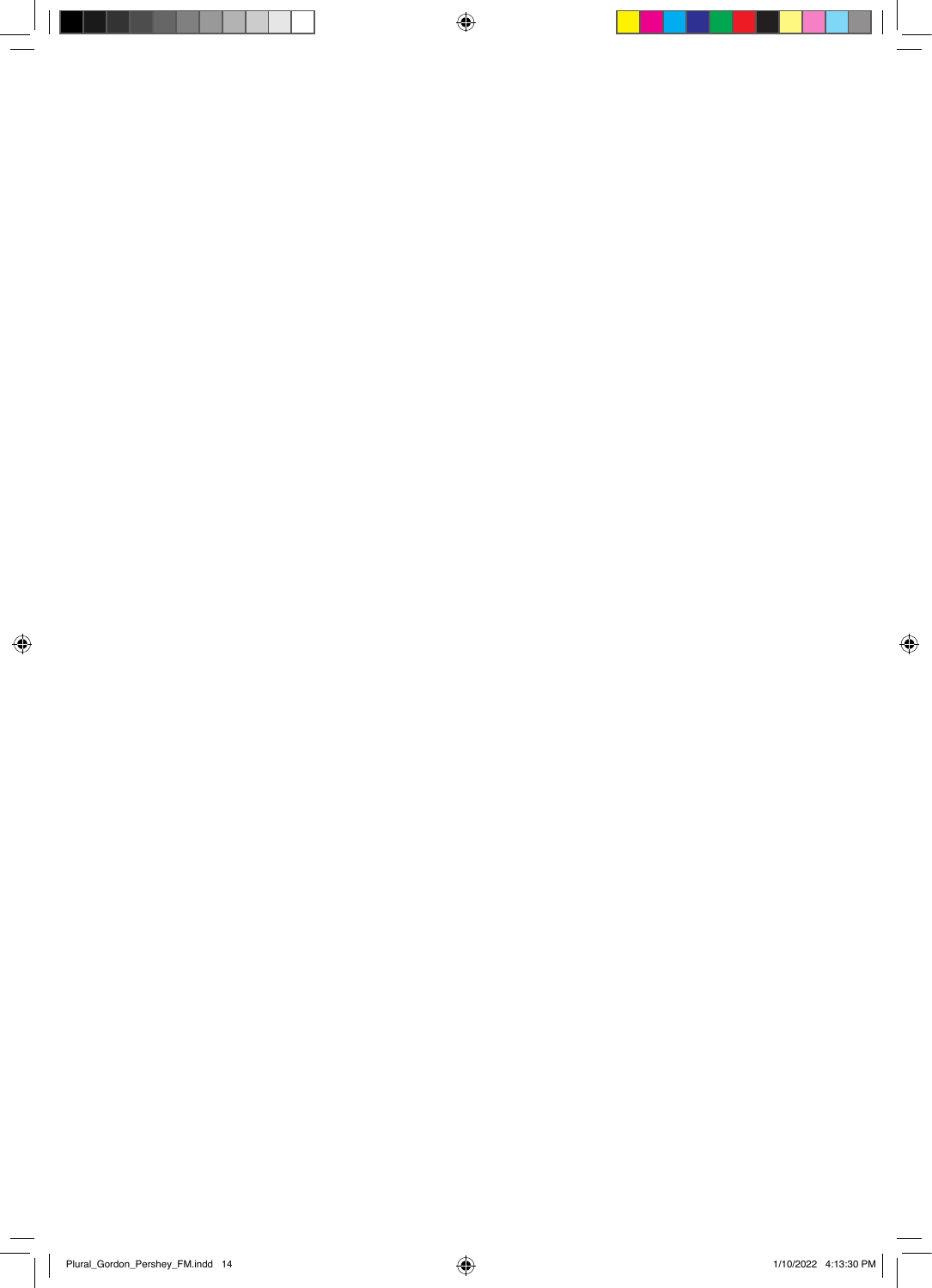## **Acknowledgments**

⊕

I owe a debt of thanks to many individuals who contributed to the creation of this book. First, sincere thanks to the many children and adults who I have had the privilege to provide speech-language ser vices for and to teach, and who have taught me so much about language, literacy, and learning. Many Cleveland State University speech-language pathology graduate assistants spent long hours helping me assemble reference materials, by diligently scanning documents, searching online for resources that I used in this book, and creating resource lists and databases, and I appreciate their hard work. To my many professional mentors and colleagues from the various universities, schools, and professional organizations with whom I have been associated and who have influenced my career over these many years, I offer thanks for their brilliance, thoughtfulness, kindness, friendship, and guidance. I cannot overstate how much I have valued their expressions of their knowledge over these many years. My fellow members of the Board of Directors and the Advisory Council of International Dyslexia Association Northern Ohio were just an email away to answer questions and help me clarify my thinking. Fellow members of the Editorial Board of *Perspectives on Language and Literacy*, published by the International Dyslexia Association, have been an intellectual inspiration. They have taught me so much about what really matters in literacy education and about how to transmit quality research and information to

readers. Being part of this editorial board, as well as a manuscript reviewer for many other academic journals, has taught me how to carefully examine my own writing and editing. I am honored to have provided service to a number of ASHA committees, boards, and programs, where I worked alongside dedicated, insightful, intelligent, caring, and progressive colleagues. Many thanks to the people who post on the virtual networks that keep me connected to the larger community of practice. I am often cheered and inspired by professionals' and consumers' posts on social media, which I look forward to reading every day. And, recalling the earliest point in my career as a scholar, I am grateful for the valued learning experiences that I shared with my professors and fellow students during my doctoral studies in literacy at the University of Massachusetts at Lowell.

While I was authoring this book, so many thoughtful friends and relatives and valued professional colleagues allowed me to solicit their ideas and opinions—and their encouragement and good humor as I may have complained just a little too much about the rigors of book writing. I thank them especially for their stories that I have reimagined and fictionalized as some of the anecdotes and examples used in this book.

And, of course, I offer my heartfelt appreciation for Ed Pershey, my husband and cherished partner in life.

⊕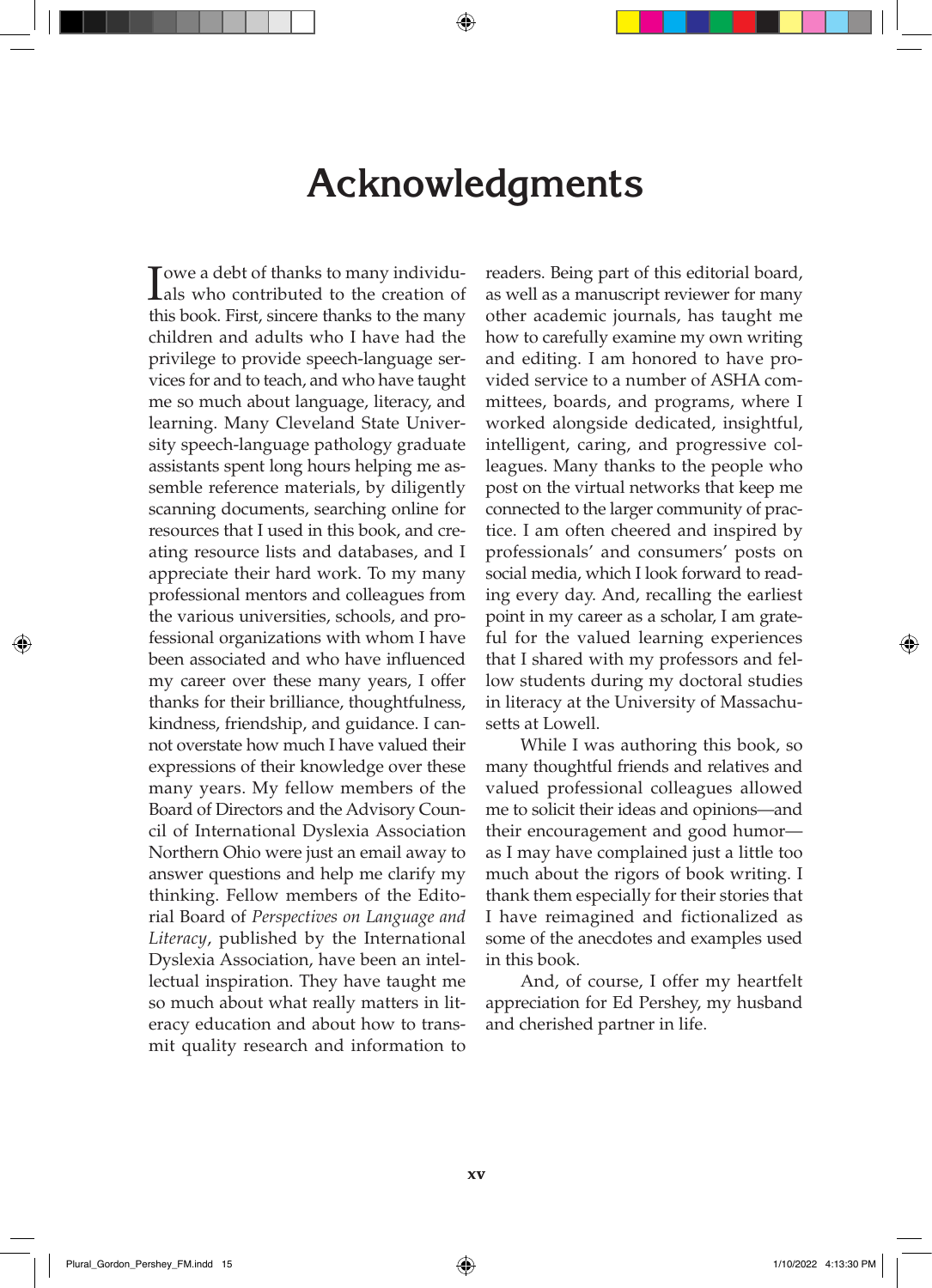

 $\equiv$ 

 $\bigoplus$ 

 $\overline{\phantom{0}}$ 

 $\bigoplus$ 

m L

 $\bigoplus$ 

n di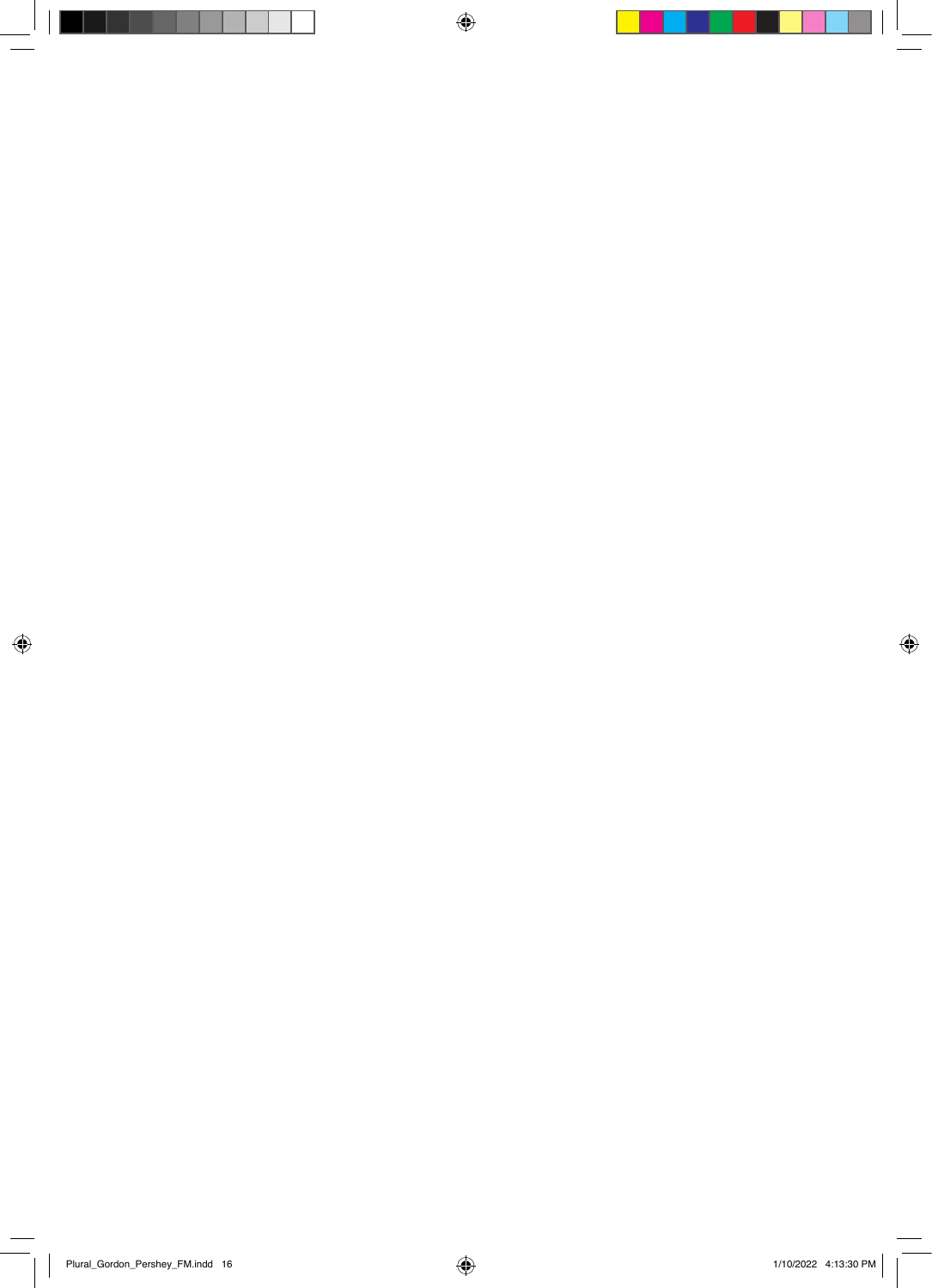## **Reviewers**

 $\bigoplus$ 

Plural Publishing and the author thank the following reviewers for taking the time to provide their valuable feedback during the manuscript development process. Additional anonymous feedback was provided by other expert reviewers.

#### **Kathy Evangelista, MS, CCC-SLP**

Adjunct Professor Department of Communication Sciences and Disorders Elmhurst University Elmhurst, Illinois

#### **Michelle L. Ivey, PhD, CCC-SLP**

Instructional Associate Professor University of Houston Houston, Texas

#### **Judith O. Roman, SLPD, CCC-SLP**

Clinical Faculty Northwestern University Evanston, Illinois

#### **Shannon W. Salley, SLPD, CCC-SLP**

Department Chair Social Work/Communication Sciences and Disorders Associate Professor Longwood University Farmville, Virginia

⊕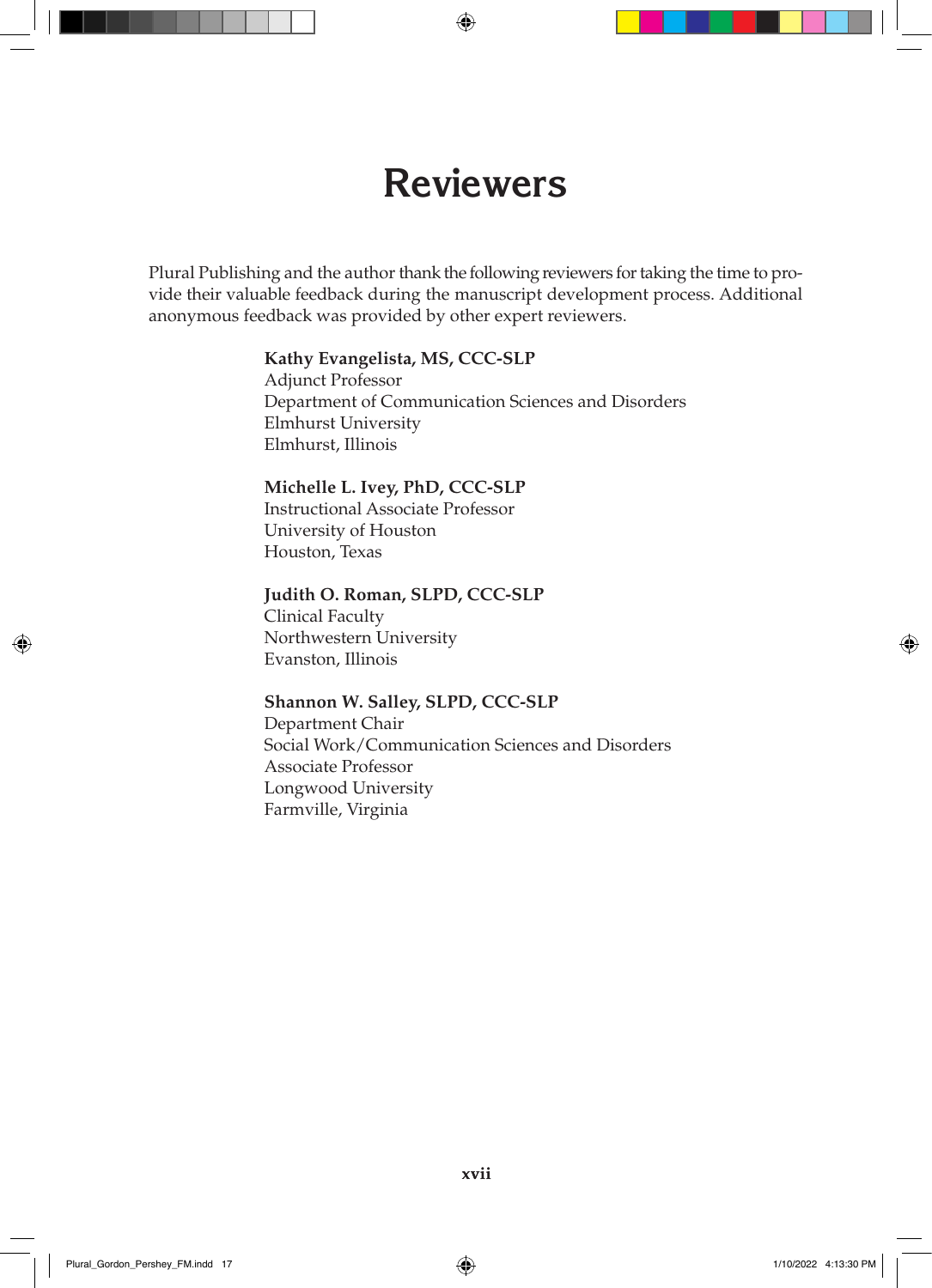

 $\equiv$ 

 $\bigoplus$ 

 $\overline{\phantom{0}}$ 

 $\bigoplus$ 

m L

 $\bigoplus$ 

n di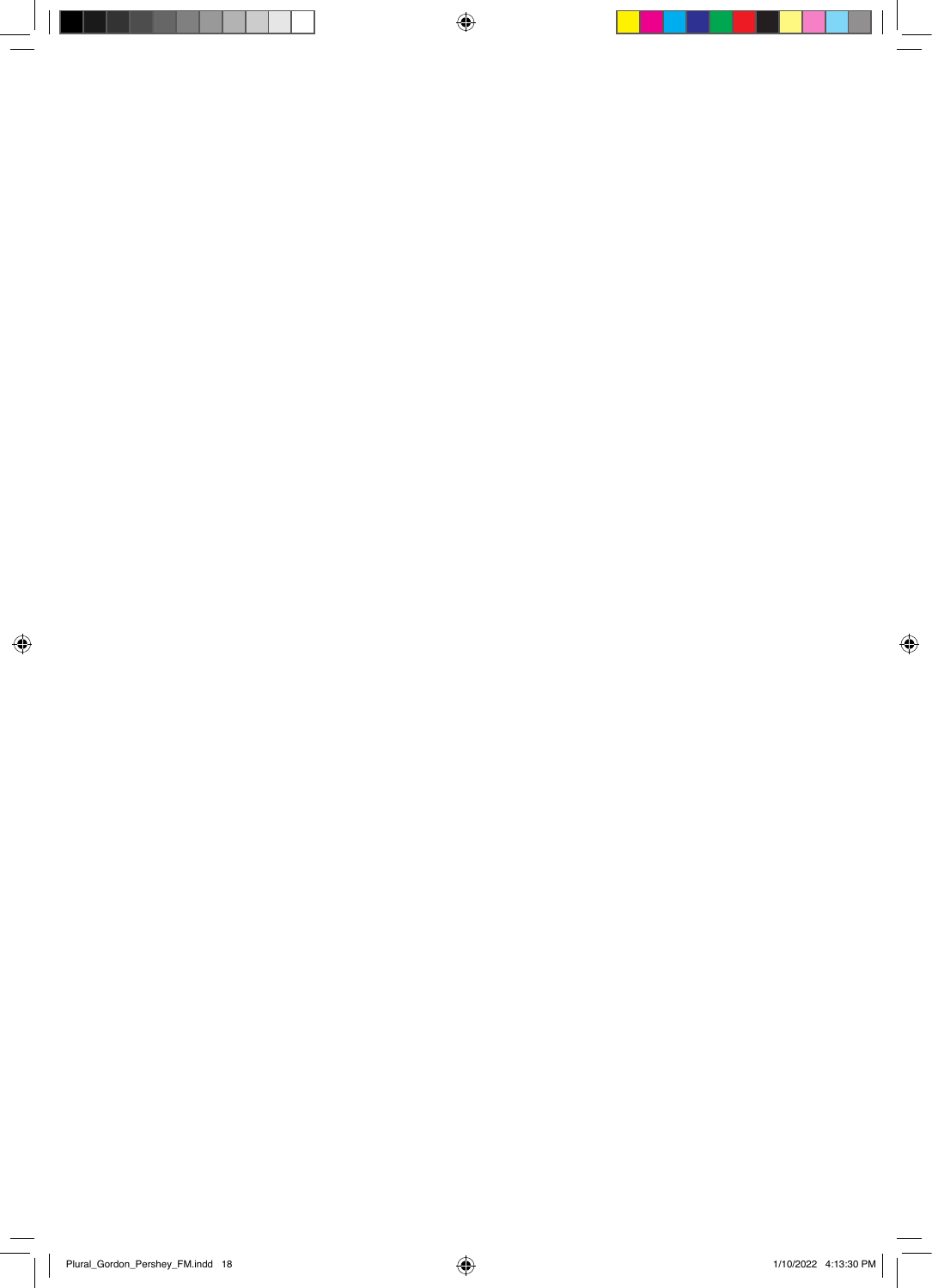*In memory of my mother and father.*

 $\bigoplus$ 

 $\bigoplus$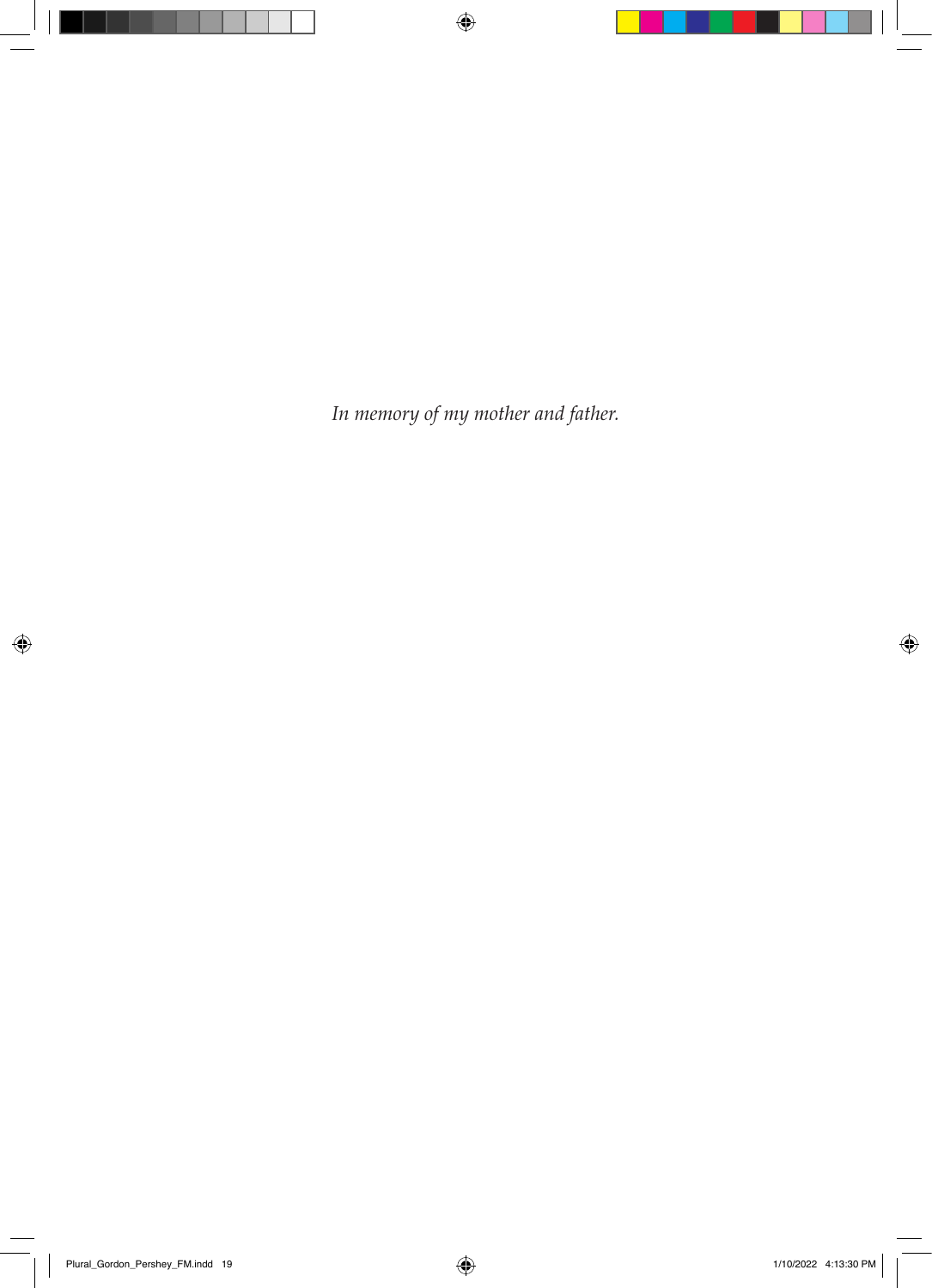

 $\equiv$ 

 $\bigoplus$ 

<u> Listen kan sebagai sebagai sebagai sebagai sebagai sebagai sebagai sebagai sebagai sebagai sebagai sebagai sebagai sebagai sebagai sebagai sebagai sebagai sebagai sebagai sebagai sebagai sebagai sebagai sebagai sebagai s</u>

 $\bigoplus$ 

mar I L

 $\bigoplus$ 

n di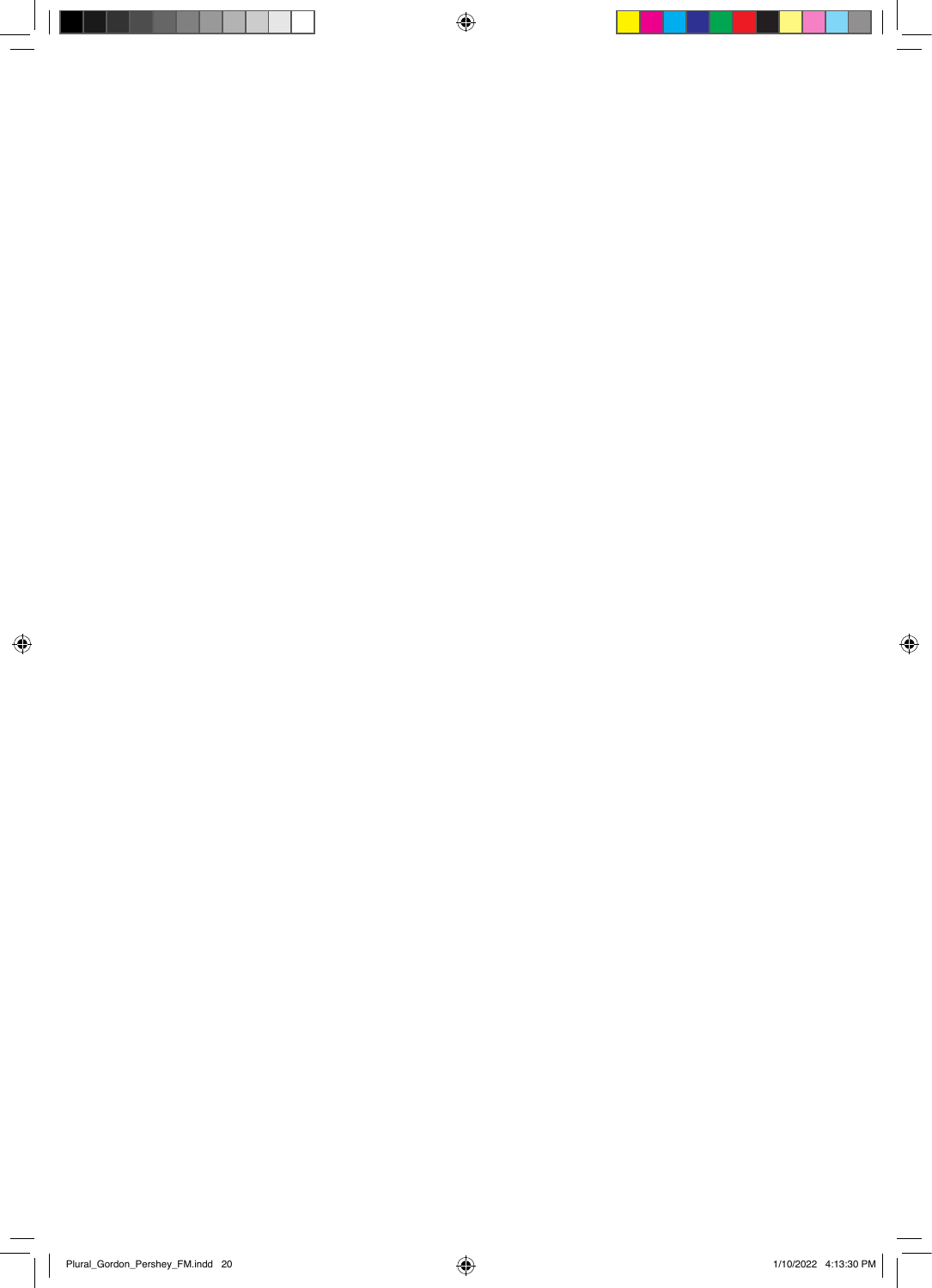# CHAPTER 1

⊕

# **Introduction: Educational Contexts for Improving School-Age Learners' Grammar and Syntax**

*This chapter describes background information on the language and learning expectations of K–12 educational contexts. Language arts and literacy curricula require learners to attain competence in grammar and syntax. This chapter discusses the overall educational purposes that SLPs' language interventions address and offers reasons why SLPs would focus on learners' grammatical and syntactic skills.*

### **Anticipation Guide**

After reading this chapter, readers will be able to answer the following questions:

- $\blacksquare$  Why is it important for speech-language pathologists to be able to describe, diagnose, and intervene to help school-age children and adolescents who struggle with grammar and syntax?
- $\blacksquare$  What is the rationale for, and what are the benefits of, describing school-age children and adolescents who struggle with grammar and syntax as having a "language impairment?"
- $\blacksquare$  Why are speakers from communities with language that varies from General American English, such as speakers of dialects of American English, not considered to have a language impairment?

↔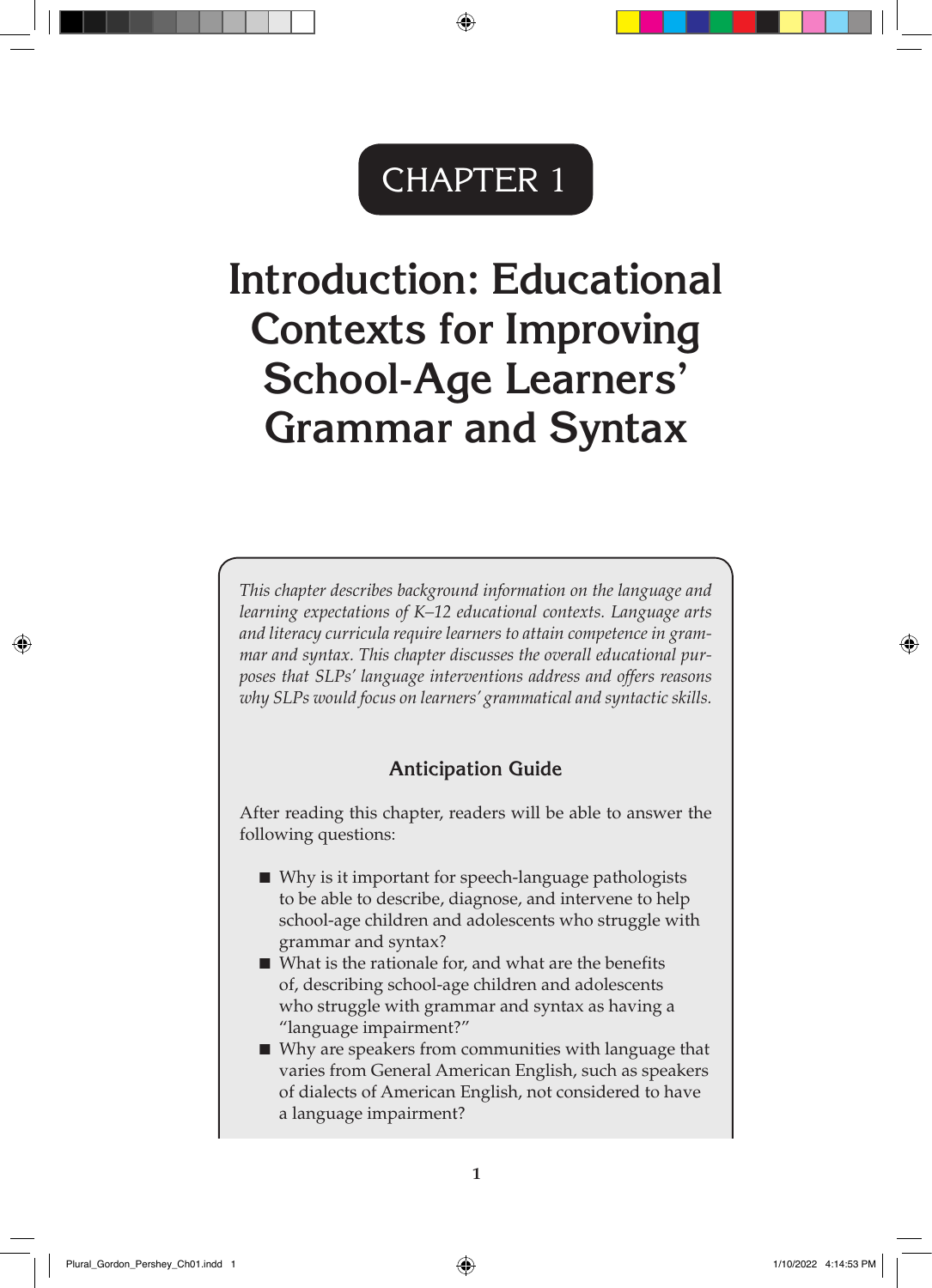- $\blacksquare$  What kinds of grammatical and syntactic skills have been achieved by typically developing children by the time they reach 5 years of age?
- $\blacksquare$  What are some general considerations for assessing the grammar and syntax of school-age children and adolescents?
- $\blacksquare$  What are some of the curricular language and literacy demands that may be difficult to achieve for school-age children and adolescents who have difficulties with grammar and syntax?
- What do the data collected on a national level report on populations of students with language impairments?
- $\blacksquare$  What is the rationale, and what is the importance, for collaborative, curriculum-based, inclusive approaches to improving the grammar and syntax of school-age children and adolescents?
- $\blacksquare$  How can speech-language services for grammar and syntax become a meaningful component of students' school learning?

### **A Professional Reference Book**

This book is designed to be a profes-sional reference for practitioners, researchers, university faculty, and students in the field of speech-language pathology. Practitioners and students in fields allied with speech-language pathology also may benefit from its content. Teachers of regular education and special education students in preschool through Grade 12, teachers of English language arts, learning disabilities teachers and intervention specialists, reading teachers and literacy specialists, teachers of English language learners (ELLs), and the university faculty who prepare preprofessionals for their careers in these fields may find that this text provides information on grammar and syntax that supplements their current knowledge and practices. Students enrolled in courses in special education, reading and literacy education, child development, and linguistics may find this text's content is relevant to their studies. This text is intended to be a useful resource in higher education courses offered by any academic departments with coursework in language development, language disorders, literacy education, learning disabilities, and developmental disorders. Some content may be of use in speech-language pathology clinical methods courses and practicum settings, and in K–12 educational practica and student teaching settings. Tutoring centers and speech-language clinics might acquire this book as a professional reference.

Children and adolescents with language impairments may have difficulties in learning language and acquiring literacy capabilities. Traditionally, speech-

⇔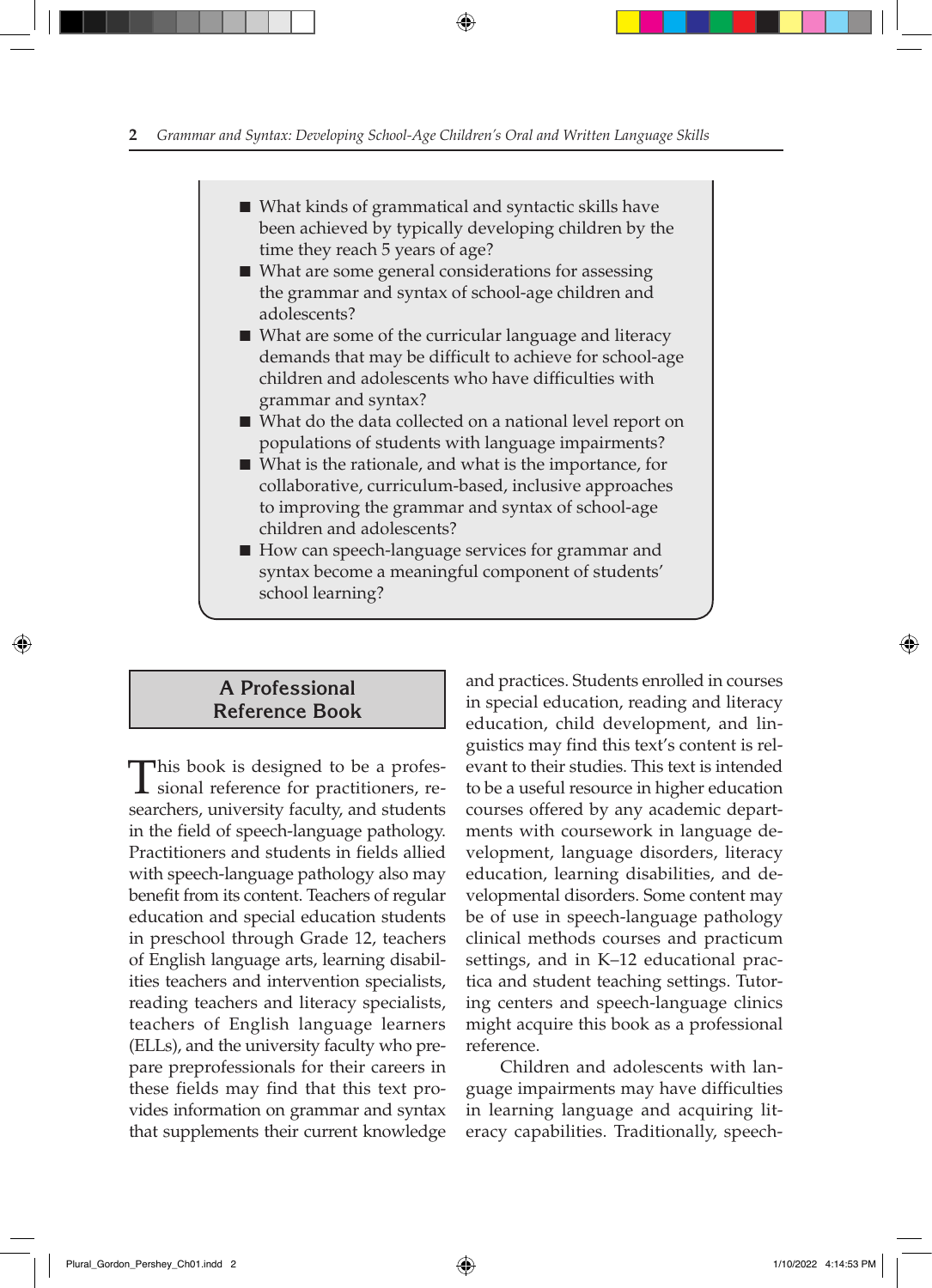*1. Introduction: Educational Contexts for Improving School-Age Learners' Grammar and Syntax* **3**

language pathologists (SLPs) understand the nature of impaired language development, but they may not have detailed professional knowledge of how impaired language adversely affects school learning and academic success. The purpose of this book is to prepare SLPs to have a broad base of knowledge that will inform their interventions with children and teens and enhance their collaborations with regular education teachers, special educators, tutors, and parents (Gordon Pershey, 1998). Clinical identification of language impairment requires a thorough understanding of typical language development. SLPs use typical development as the guidepost against which language deficiencies are measured. Although the nature of language deficits is carefully described throughout this book, the intent is to provide a developmental focus, not a deficit focus. The aim is to moderate the pathologization of learners' differences.

Most importantly, this book is meant to be inclusive and accessible for all its readers. Grammar and syntax can be confusing and intimidating subject matter even for SLPs and education professionals (Justice & Ezell, 1999). One reason for this apprehension may be because, as Rowley (2011) suggested, there is some evidence that SLPs may not have sufficient knowledge of syntax, morphology, and grammar. SLPs' self-reports of their own grammar instruction prior to entering graduate school have varied from no instruction to minimal instruction (Long, 1996; Rowley, 2011). Clinicians may not be prepared to diagnose and treat deficits in advanced syntax in school-age children and adolescents and may actually ignore these areas of language impairment (Justice & Ezell, 1999, 2008). SLPs may feel comfortable providing interventions for language as a mode of communication but may not feel

prepared to focus learners' attention on the structure of language. Teachers may feel similarly underprepared to focus on the linguistic elements of literacy instruction (Joshi et al., 2009; Moats & Foorman, 2003). It is only by acquiring an in-depth knowledge of the grammatical and syntactic properties of language that an SLP can diagnose developmental difficulties and ap propriately intervene to improve language learning. Explicit and direct teaching of the structure of language is necessary when SLPs and educators assist students in gaining skills in reading decoding and comprehension, and in the written language skills of spelling, word study, sentence structure, and learning and applying the conventions of grammar (International Dyslexia Association, 2010; Moats & Foorman, 2003).

### **Grammar and Syntax: Professional Skills for Descriptions, Diagnosis, and Interventions**

The intention of this text is to help professionals improve their working knowledge of grammar and syntax, with a focus on three necessary skill sets: describing grammar and syntax as aspects of the structure of language and describing the skills of competent users of grammar and syntax, diagnosing deficits in grammar and syntax, and providing interventions to improve grammar and syntax. These skill sets entail:

(1) Readers of this text may acquire the conceptual knowledge and nomenclature for *describing* elements of grammar and syntax; to this end, the intention is to help readers develop the professional vocabulary to better describe the important

⇔

↔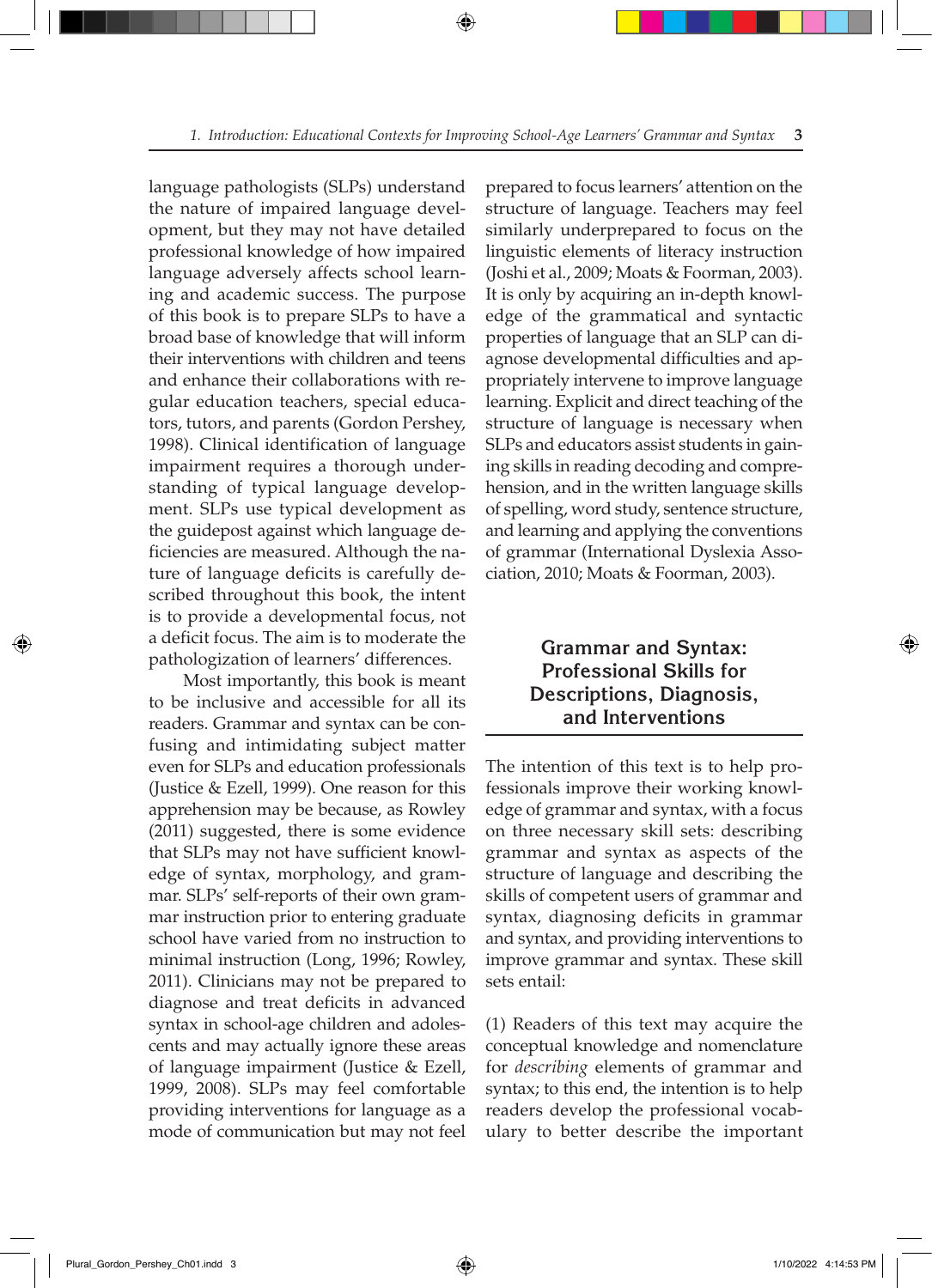components of grammar and syntax. To facilitate readers' knowledge of linguistic terminology, the descriptive language used in this text to explain grammatical and syntactic concepts is meant to be basic, straightforward, direct, and user-friendly. These descriptions may spark readers' interest in learning more about linguistics. Readers can seek out linguistics texts and websites if they desire more complex explanations. Throughout this book, many references to original linguistics sources are provided when linguistic concepts are explained. The reference list for this book provides resources for learning more about the grammatical and syntactic concerns in school-age and adolescent students.

(2) Readers of this text may learn about methods for *diagnosing* learners' difficulties with grammar and syntax; to this end, this text provides diagnostic approaches to help identify when learners have grammatical and syntactic difficulties. Standardized diagnostic tests of grammar and syntax yield numerical results that provide accountability for diagnostic decisionmaking and that SLPs are familiar with interpreting. This text focuses more on informal assessment via language sampling and analyses. Classroom observations and assessment of students' classroom work samples are two other approaches for informal assessment. This text offers suggestions for applying the findings of informal assessments of grammar and syntax to diagnose language deficits and to explain why students may be struggling with school curricular demands.

(3) Readers of this text may find recommendations and suggestions for *interventions and teaching*; to this end, instructional ideas are described in general terms that

can be of use to SLPs and teachers. Practitioners can adapt these informal, multipurpose suggestions to the more formal wording of goals, objectives, and methods that is needed for clinical reports and intervention plans. These informal examples are meant to be nonprescriptive and might offer better inspiration for professionals' creative thought than a step-bystep series of instructions would afford. Readers of this book may feel validated and may become motivated and encouraged to apply this book's suggestions to their own innovative approaches to interventions and instruction. Many of the suggestions given relate to the academic expectations put forth in the *Common Core State Standards* (CCSS; National Governors Association Center for Best Practices, Council of Chief State School Officers, 2010), to be useful in contexts where a standardsbased intervention is applicable.

### **Terminology Used in This Book: "Language Impairment"**

To describe children and adolescents with language difficulties, a few terms are used rather generally and interchangeably throughout this book, but most frequently, "*language impairment*" is used in this text, along with expressions like "language difficulties," "struggling learners" (as in struggling with language, reading, and/ or writing), "language needs," and similar nonclinical wording. The profession of speech-language pathology uses the terms "language impairment," "*language disorder*," and "*language delay*" (American Psychiatric Association, 2013; Individuals With Disabilities Education Act [IDEA], 2004; Leonard, 2020; Murza & Ehren, 2020;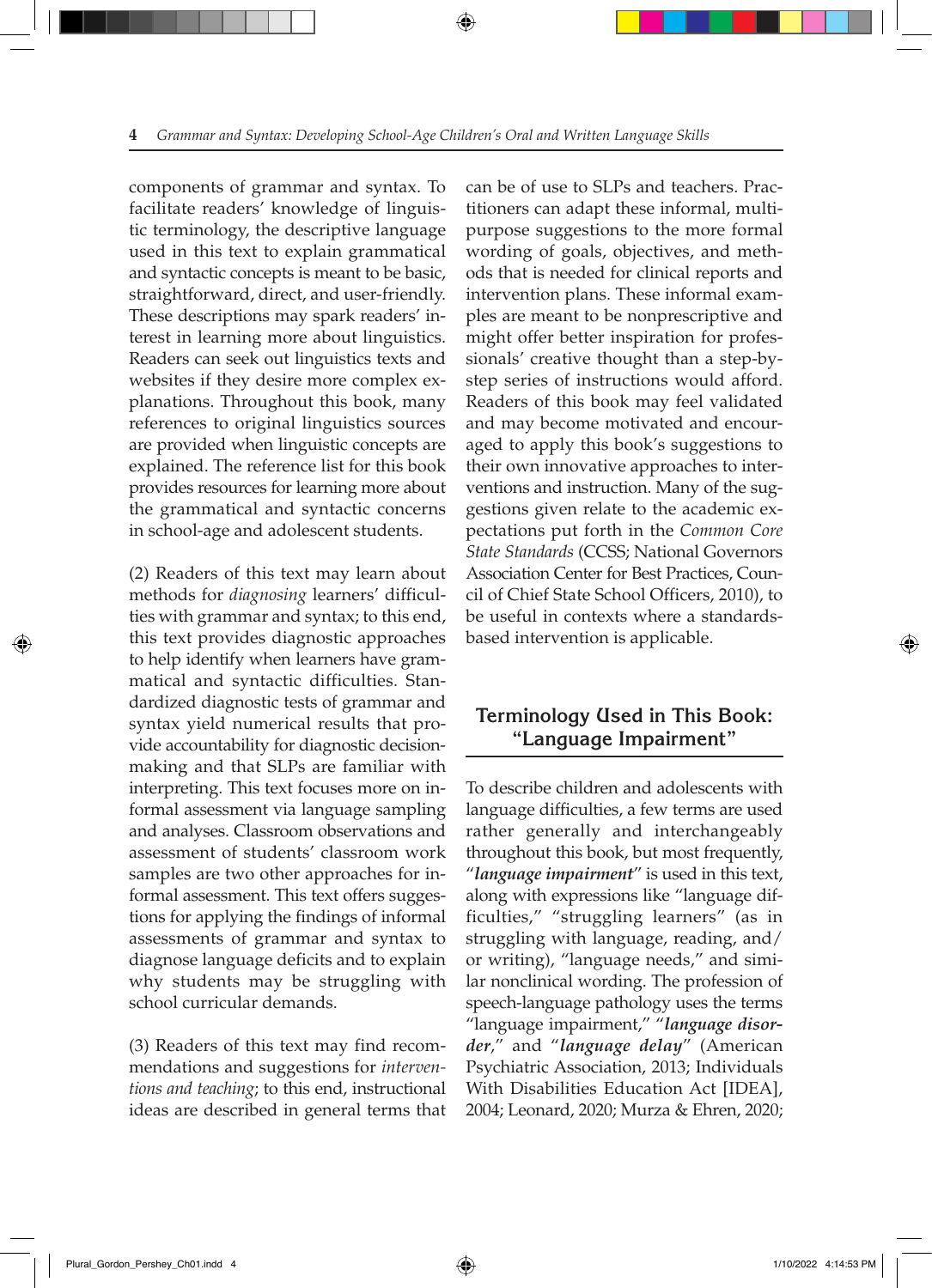Paul, 2020; Rice, 2020; Volkers, 2018). Practitioners tend to use the terms "language impairment," "language disorder," or "communication disorder" interchangeably. "Language disability" is used to convey that impaired language has a negative effect on daily living and an adverse impact on academic achievement (Justice, 2010; Paul, 2002). There has been a trend among some researchers and practitioners toward the use of "*developmental language disorder*," or DLD (Green, 2020; McGregor et al., 2020; Owen Van Horne et al., 2018). There are conceptual distinctions and practical realities attendant to the use of each of these terms, some of which deal with symptomatology or measurement variables, for instance, IQ verbal and performance discrepancy scores or determining cut scores for applying certain diagnostic labels. In some children, progress in language development follows a generally typical pattern but is delayed. In other children, progress is disordered and takes on an atypical trajectory. Language delays and language disorders have some similar traits and some distinct dissimilarities. Because it is not possible to maintain these numerous conceptual distinctions when discussing children's and teens' difficulties with the language subsystems of grammar and syntax alone, the following explanation is a rationale for employing the more general term "language impairment" throughout this text.

The World Health Organization WHO (2001, 2014) described an *impairment* as an abnormality in the structure or function of a bodily entity or system. "Language impairment" is a term that conveys that *language, as a structured system, is not intact*. Moreover, "language impairment" suggests that *language, as a functional system, is compromised*. The structure and/or the

function of language are not optimal. The structure of language involves its properties as a code and a system. The functions of language are to represent ideas, accommodate the conventions of shared meanings, and communicate.

In the WHO (2001, 2014) model, *disorder* is the *functional* consequence of an impairment. If a bodily entity or system is impaired, then the function that is supposed to be carried out by the entity or system is not readily achieved. To be disordered means to not operate properly for functional use. A "language disorder" would be the extent to which *language, as a functional system, is not operating properly for functional use*. The system's impairment limits its functionality. *A language disorder is the functional consequence of a language impairment*.

These definitions of the terms "impairment" and "disorder" bring about many considerations, implications, and questions. Discussion is necessary in order to forge a deeper understanding of what goes wrong when language does not develop as expected. While an academic understanding of the distinctions between language impairment and language disorder is important, attempting to maintain this distinction is probably not practical for SLPs in clinical practice. Even in policy and legislative documents, it appears that the words "impairment" and "disorder" might be used interchangeably or somewhat synonymously. The American Speech-Language-Hearing Association's (ASHA, 1993) definition of language disorder is that language is impaired: "A **language disorder** is impaired comprehension and/or use of spoken, written and/or other symbol systems. The disorder may involve (1) the form of language (phonology, morphology, syntax), (2) the content

⇔